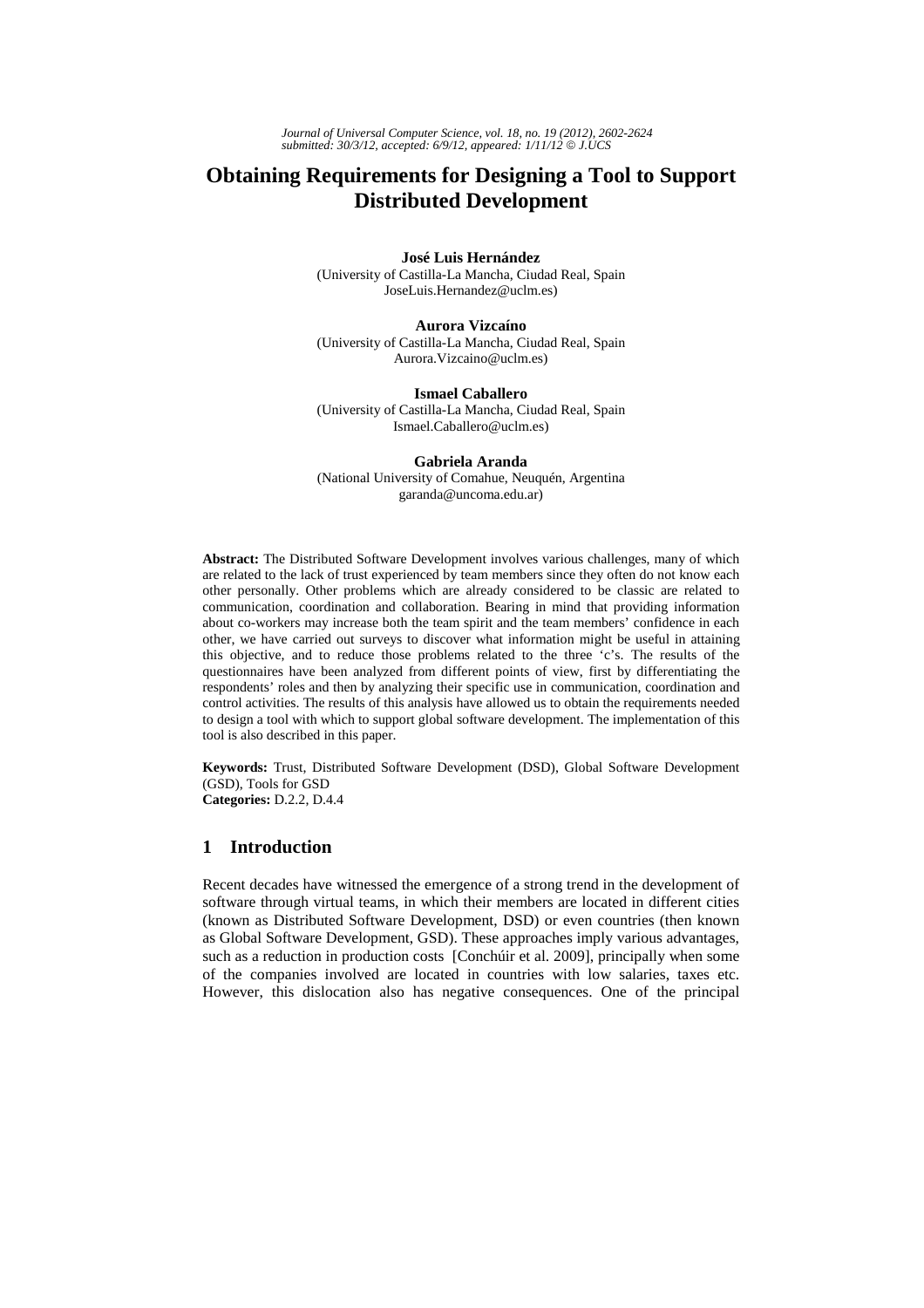problems arises as a result of the lack of face-to-face communication, which is the richest type of communication in comparison to alternative settings [Carmel 1999; Oshri et al. 2007]. This makes understanding among co-workers more difficult, and consequently impoverishes the social relationships. GSD team members therefore often complain about a loss of team spirit and a lack of trust [Conchuir 2010], and this is an important problem since collaboration in virtual project teams relies largely on interpersonal trust [Rusman et al. 2010].

Moreover, the costs of coordination and control often increase in global settings [Espinosa 2004]. Once again, the lack of trust influences these aspects, as is stated by [Corbitt et al. 2004; Jarvenpaa et al. 2004] who explain that interpersonal trust between team members is broadly acknowledged to benefit coordination. Furthermore, cultural diversity creates new challenges since the team members often have different native languages, cultures, beliefs and customs. It is therefore advisable to make certain knowledge about the co-workers' backgrounds available to all of them in order to facilitate communication and understanding [Shachaf 2008].

People in virtual teams form an impression of their co-workers based on the information that they may obtain [Walther 2005]. Various studies have been carried out in order to discover the influence of different information types, such as text, video or audio, on the richness of trust formation [Bos et al. 2002]. However, it would appear that it is not still clear whether specific information "does the trick" in professional settings [Rusman et al. 2010]

Nevertheless, this information can be provided by using different means such as story-telling, role playing games, team-building exercises or personal profiles. In professional contexts, the last means (personal profiles) is that which is most broadly used, and contains static or dynamic information about a person's identity [Danis 2000]. The use and goal of the information available in these profiles depends on the context in which they are to be used.

Considering that it is rather important to share and know information about coworkers in order to improve the trust level and, consequently, communication, coordination and control, we believed that it would be of great interest to discover what information software engineers would like to obtain about other members. Therefore, a survey was conducted in order to discover what information people working in a distributed setting usually know, and what information they would like to know but do not have. The conclusions obtained from this survey have helped us to design the profiles of a tool that we have developed to support GSD in an attempt to reduce certain communication, coordination and control problems.

The reminder of this paper is structured as follows: Section 2 describes how the survey was designed and how it was distributed to the different companies. Section 3 provides a description of the results obtained from the analysis of the data. We would like to clarify that some of these results were previously presented in [Aranda et al. 2010]. The main differences between the aforementioned work and those presented here are that the number of surveys formerly completed was 23, in comparison to the 36 to be found in this paper. Moreover, the focus used in the ICGSE paper for analyzing the data was totally different to that used in this paper, as is explained in Section 3. Then, in Section 4 the tool designed after considering the requirements obtained from the survey and the revision of literature is described. Finally, in Section 5, our conclusions and future work are outlined.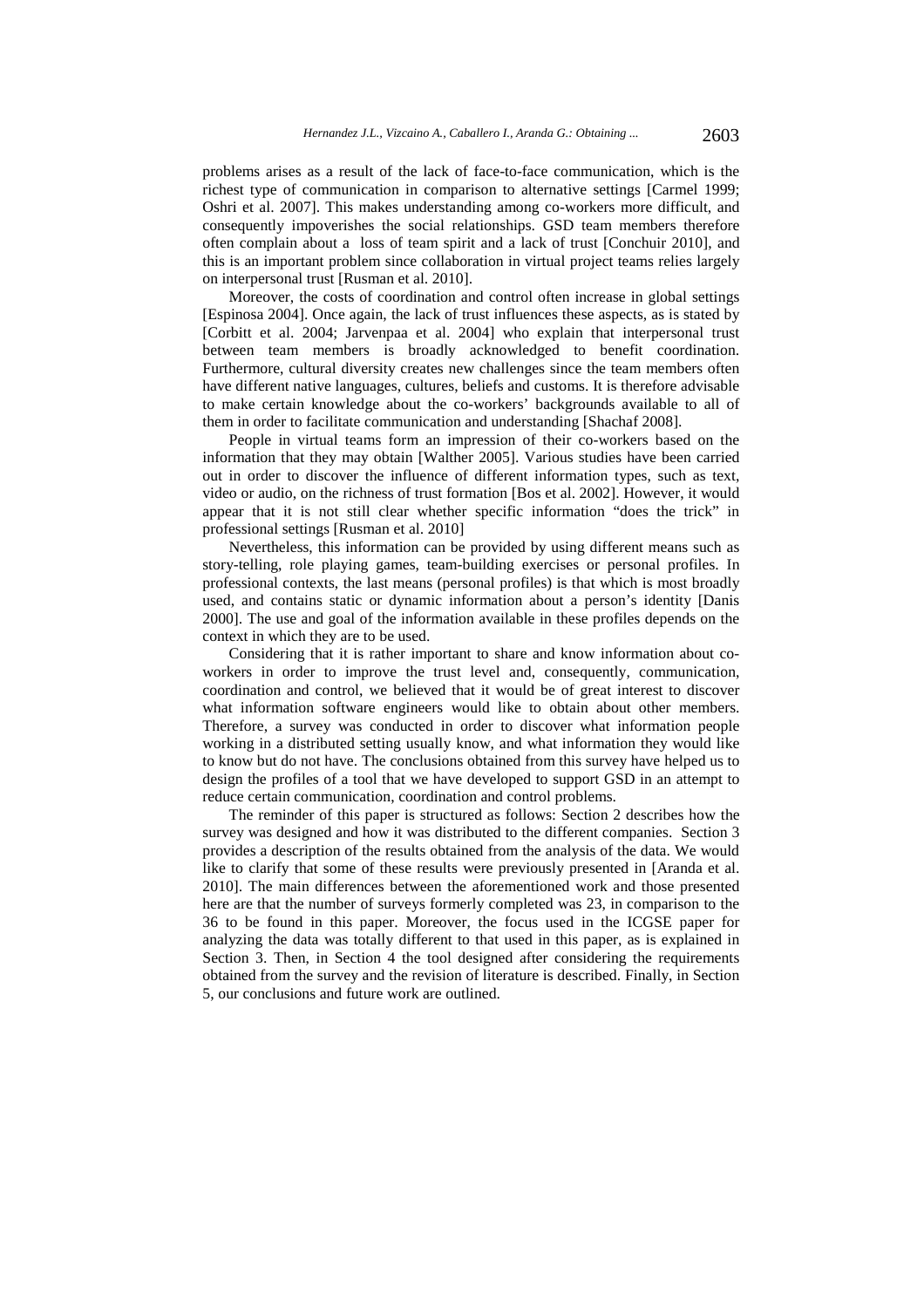# **2 Designing and Conducting the Survey**

In order to discover what information software engineers who work in a distributed setting should know about their co-workers, or at least that which they do not know but would like to know, a survey containing questions about these items was design. The survey was sent to several companies, who were asked to respond to it. The initial idea was that the respondents would be DSD project members playing different roles within the projects.

The structure of the survey was as follows: First, some questions about the respondents' experience in distributed or global software development projects were included, such as:

- Distributed Software Development (DSD):
	- Please indicate the number of projects on which you have worked in a distributed manner.
	- Please indicate the number of months that you have worked on distributed projects.
	- In which cities were the other sites located?
- Global Software Development (GSD):
	- Please indicate the number of projects on which you have worked in global software.
	- Please indicate the number of months that you have worked on global software projects.
	- In which countries were the other members located

The respondents were also asked about the language used to communicate, along with the role that they often play when they are working on a distributed or global project.

A table containing various data items was then presented, and the respondents had to answer the questions about each item [see Table 1].

|                           | I usually<br>know this:   | I think this information<br>is: |  |  |  | It is useful/not<br>useful in: |   |                           |  |
|---------------------------|---------------------------|---------------------------------|--|--|--|--------------------------------|---|---------------------------|--|
| Data Item                 | YES                       | NO.                             |  |  |  |                                |   | VU U N NV NU Cm Coor Ctrl |  |
| Other person's first name | $\boldsymbol{\mathrm{X}}$ |                                 |  |  |  |                                |   |                           |  |
| Other person's surname    | X                         |                                 |  |  |  |                                | X |                           |  |
| Other person's nickname   |                           |                                 |  |  |  |                                |   |                           |  |
| Gender                    |                           |                                 |  |  |  |                                |   |                           |  |

### *Table 1: Table model of the survey*

There are two kinds of questions: 1) those that require a yes or no answer, such as: do you usually know this data item with regard to the co-workers on the other sites?; and 2) those questions in which people have to indicate how important the data item is for them. In this case, the possible answers are shown in Table 2.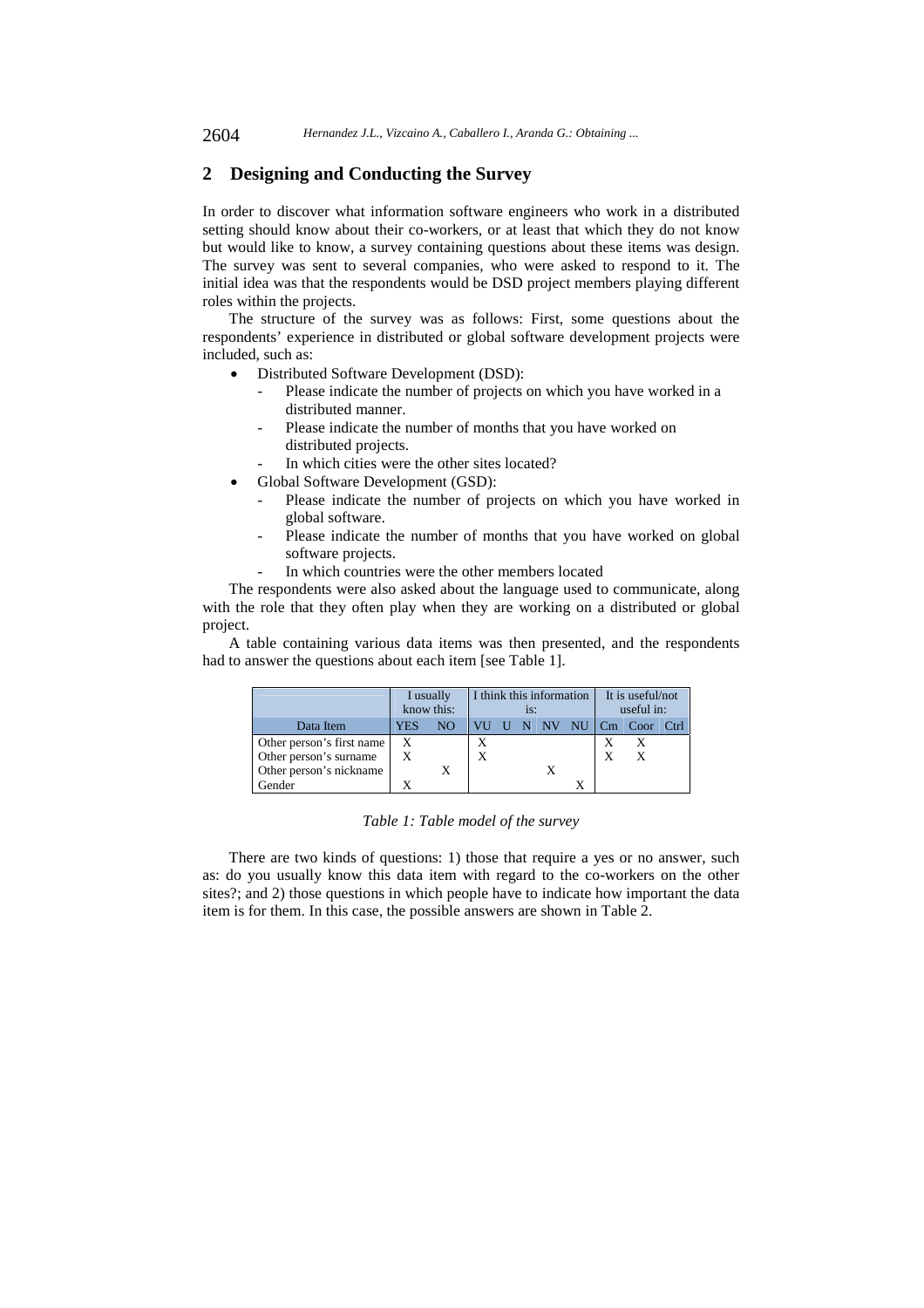| Hernandez J.L., Vizcaino A., Caballero I., Aranda G.: Obtaining | 2605 |
|-----------------------------------------------------------------|------|
|-----------------------------------------------------------------|------|

| Very Useful       | VH |  |
|-------------------|----|--|
|                   |    |  |
| Useful            |    |  |
| Normal            |    |  |
| Not very useful   | NV |  |
| Not at all useful | NH |  |

*Table 2: Possible answers to determine the usefulness of data items* 

The items included in the questionnaire are listed in [Appendix 1]. They were obtained after interviewing five (5) engineers with experience in global software development. The list was completed with other data found in personal social networking profiles such as facebook or linkedin.

An example of the table, as it appears in the survey, was shown in Table 1, along with a possible answer from a stakeholder.

The respondents were also requested to indicate to what extent each data item could be considered as useful for the communication (Cm), coordination (Coor) or control (Ctrl) tasks. They were therefore additionally requested to classify each data item into one of the three categories (communication, coordination and control) with regard to the use made of them in their company. For example, the first row of Table 1 signifies that the respondent considers "*Other person's first name*" to be a data item that is usually known by him/her. Moreover, s/he thinks that this data item is very useful in general, and particularly for communication and coordination.

At the end of the survey there were some questions regarding the tools that software engineers often use for communication and project management, along with others regarding the information related to the project that they often share.

The survey was sent to seven companies working in distributed and global software development. Although the engineers were heartily encouraged to complete the survey, only 36 questionnaires were received [see Table 3]. The names of these companies have been omitted for reasons of privacy.

| Company | Total<br><b>Received Surveys</b> | Nationality of<br>respondents |  |  |
|---------|----------------------------------|-------------------------------|--|--|
|         |                                  | Spanish                       |  |  |
|         |                                  | Spanish                       |  |  |
|         |                                  | <b>Brazilian</b>              |  |  |
|         |                                  | Spanish                       |  |  |
| F.      |                                  | Argentine                     |  |  |
|         |                                  | Mexican                       |  |  |
|         |                                  | Indian                        |  |  |

*Table 3: Number of surveys from each company* 

The questionnaires were transcribed and prepared for analysis from different perspectives so that the respondents could be grouped by business and according to their roles in the projects.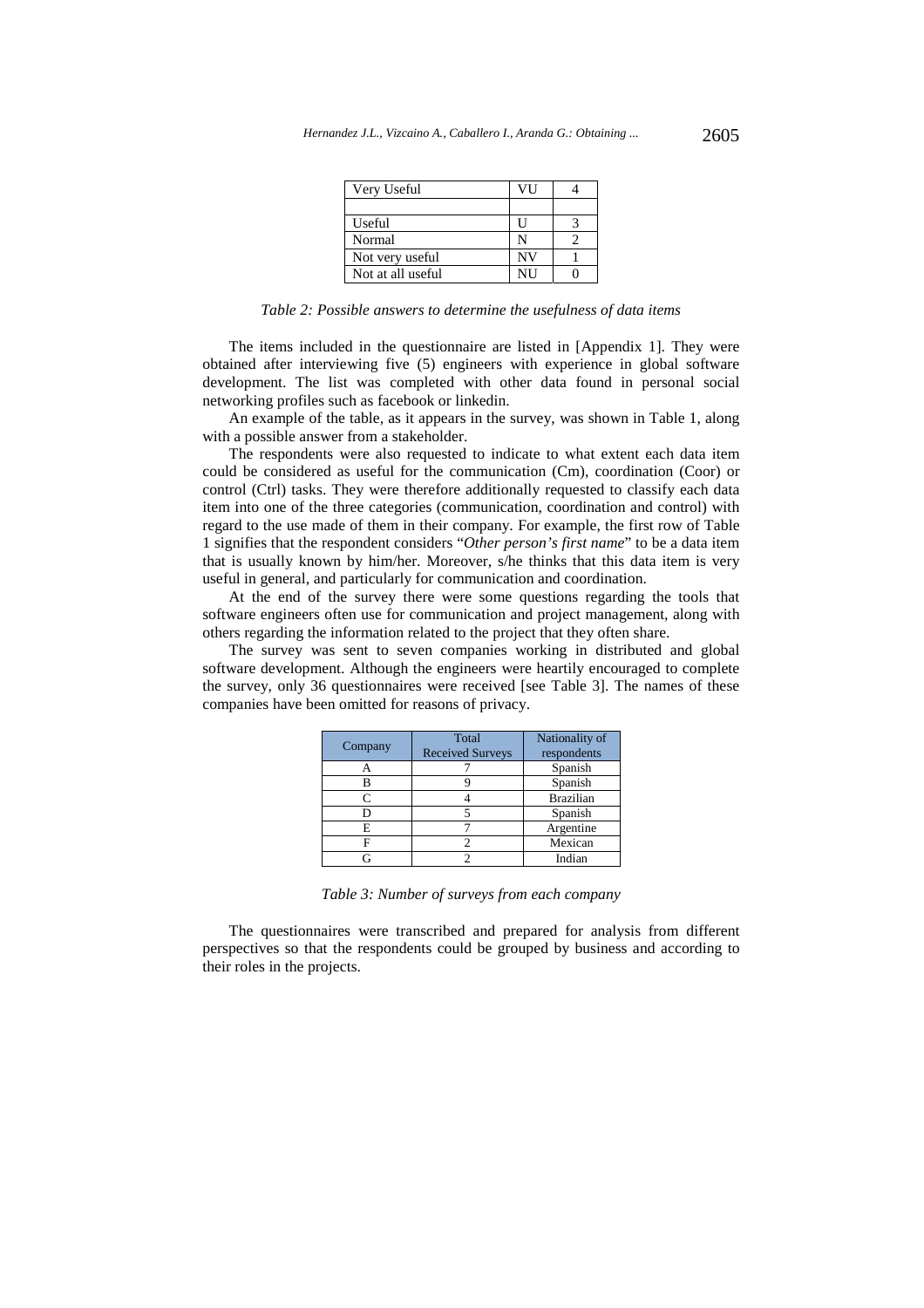## **3 Analyzing data from the surveys**

In an earlier study of the questionnaires, the data items were classified into different categories according to the percentage of respondents who knew each piece of data and how useful that data was considered to be at a work level [Aranda et al. 2010].

This paper intends to focus on another different aspect. Now, the studies have been carried out from three points of view. Our objective is to analyse the data set of user knowledge and the information lacks that they have in the area of DSD and GSD.

We shall first study the influence that the users' roles have on information needs [Sect. 3.1]. That is to say, we shall analyse which data each role considers to be useful. Once this data is known, it is going to be analysed whether this information is available to them. We shall then analyse those data items which are considered to be useful in communication, coordination and control [Sect. 3.2]. This study will be carried out on all the respondents with the objective of discovering those data items which are considered to be useful for each of the categories. Finally, the tools used for communication between the stakeholders were analysed [Sect. 3.3]. The intention of this analysis is to discover whether any direct relationship exists between the use of communication tools and the quantity of data items which is known.

The following values will be calculated for each data item:

- General Usefulness.
- Known data.
- Rate to which the data item is Useful for Communication, Coordination and Control.

The first step was calculating the level of General Usefulness of each piece of data in the professional working environment. This value signifies how useful each data item is considered to be. It is obtained by adding the weights of the responses concerning the usefulness of each data item (ranged between 0 and 4, see Table 2) and dividing this by the maximum possible value in order to obtain a percentage. For example, for the data item "Other person's first name" the sum of the responses to all the questionnaires is 137. The maximum that could be obtained is  $36*4 = 144$ . The value of general usefulness for this data item is, therefore 137/144= 0.9514 (95.14%).

The data items are classified according to their percentage of usefulness in the following ranges [see Table 4]:

| <b>General Usefulness</b>         |              |        |        |                                             |  |  |
|-----------------------------------|--------------|--------|--------|---------------------------------------------|--|--|
| Not al all useful Not very useful |              | Normal | Useful | Very Useful                                 |  |  |
| 0%                                | $0\% - 25\%$ |        |        | $125\% - 50\% + 50\% - 75\% + 75\% - 100\%$ |  |  |

#### *Table 4: General Usefulness*

The percentage of users who know each data item (Known Data) was also calculated, which allowed us to discover less well-known data items.

Finally we calculated the percentages of usefulness for communication, coordination and control, obtained from the columns Cm, Coor and Ctrl of the questionnaires. These values provided us with data items which are considered to be useful for different categories.

Each of the analyses is explained in detail as follows.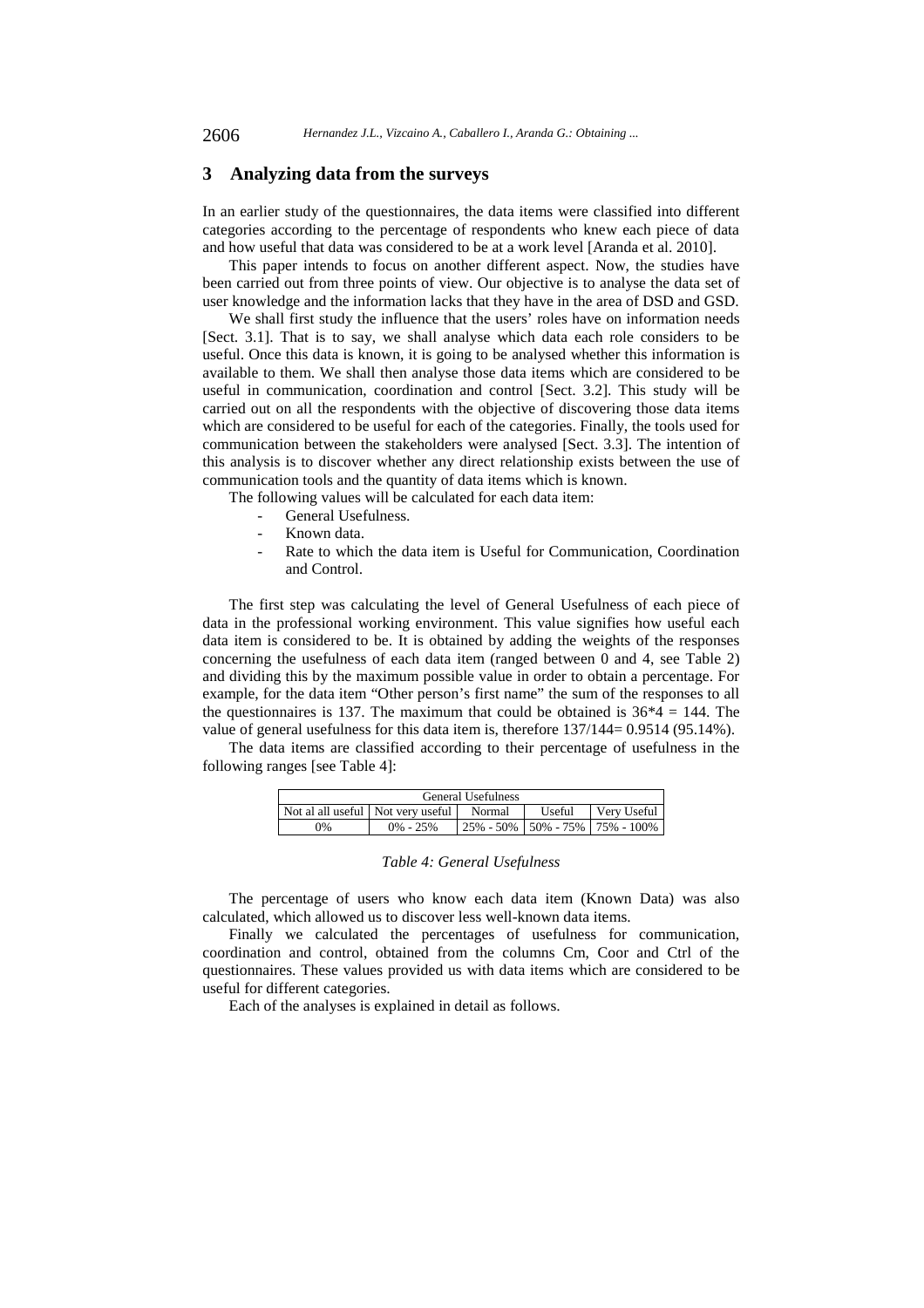#### **3.1 Data Analysis by role**

Before carrying out the data analysis by role, the questionnaires were grouped by company and a study was carried out of the percentage of data items known by each respondent. Therefore, Table 5 shows the percentage of data items known by each respondent in the seven companies (A-G). For example, in the case of Company A where there are 7 respondents. The first value (46.51%) in Table 5 shows that this person knows less than half of the data items, whilst the last questionnaire in this company indicates that the respondent knows 60.47% of the data items, i.e., more than half. The ratio which appears in the last row is the average percentage of data items known in the company.

|                |              | <b>Companies</b> |        |        |        |        |        |        |
|----------------|--------------|------------------|--------|--------|--------|--------|--------|--------|
|                |              | A                | B      | C      | D      | E      | F      | G      |
|                |              | 46.51%           | 37.21% | 30.23% | 32.56% | 37.21% | 76.74% | 62.79% |
|                | $\mathbf{2}$ | 32.56%           | 25.58% | 25.58% | 55.81% | 76.74% | 58.14% | 23.26% |
|                | 3            | 55.81%           | 65.12% | 32.56% | 44.19% | 55.81% |        |        |
|                | 4            | 46.51%           | 58.14% | 51.16% | 37.21% | 72.09% |        |        |
| <b>Surveys</b> | 5            | 48.84%           | 41.86% |        | 34.88% | 79.07% |        |        |
|                | 6            | 48.84%           | 81.40% |        |        | 27.91% |        |        |
|                | 7            | 60.47%           | 81.40% |        |        | 58.14% |        |        |
|                | 8            |                  | 53.49% |        |        |        |        |        |
|                | 9            |                  | 44.19% |        |        |        |        |        |
|                | Ratio        | 46.94%           | 47.79% | 32.67% | 39.43% | 50.96% | 66.16% | 33.94% |

*Table 5: Ratio of known data items* 

In this study we realized that within the same company there will be some users who know more data items than others. This signifies that they have more information at their disposal than other colleagues. We wished to discover whether this difference was influenced by each respondent's role, and the following step was, therefore, to classify respondents' answers according to their roles in the company. The 33% of the respondents were project managers, whilst the rest were analysts and programmers. According to the data 92.31% of the project managers knew a percentage of data items which was superior to the average amount of data items known by all the respondents. The result of this analysis is fairly clear, and demonstrates that the project managers know a higher amount of data items. Because of this, we decided to carry out a more in-depth study of the data according to each role.

The specific study of the roles was carried out on all the questionnaires, without considering to which company they belonged. We sought to discover what information needs the users had with regard to their roles.

The respondents were grouped in 3 groups, according to their roles. Given that some users played various roles, we took the highest role played by each one, which resulted in:

- *Programmers* (P): respondents who are programmers and are neither analysts nor project managers.
- *Analysts* (A): respondents who are analysts and are not project managers.
- *Project Managers* (M): respondents who are project managers.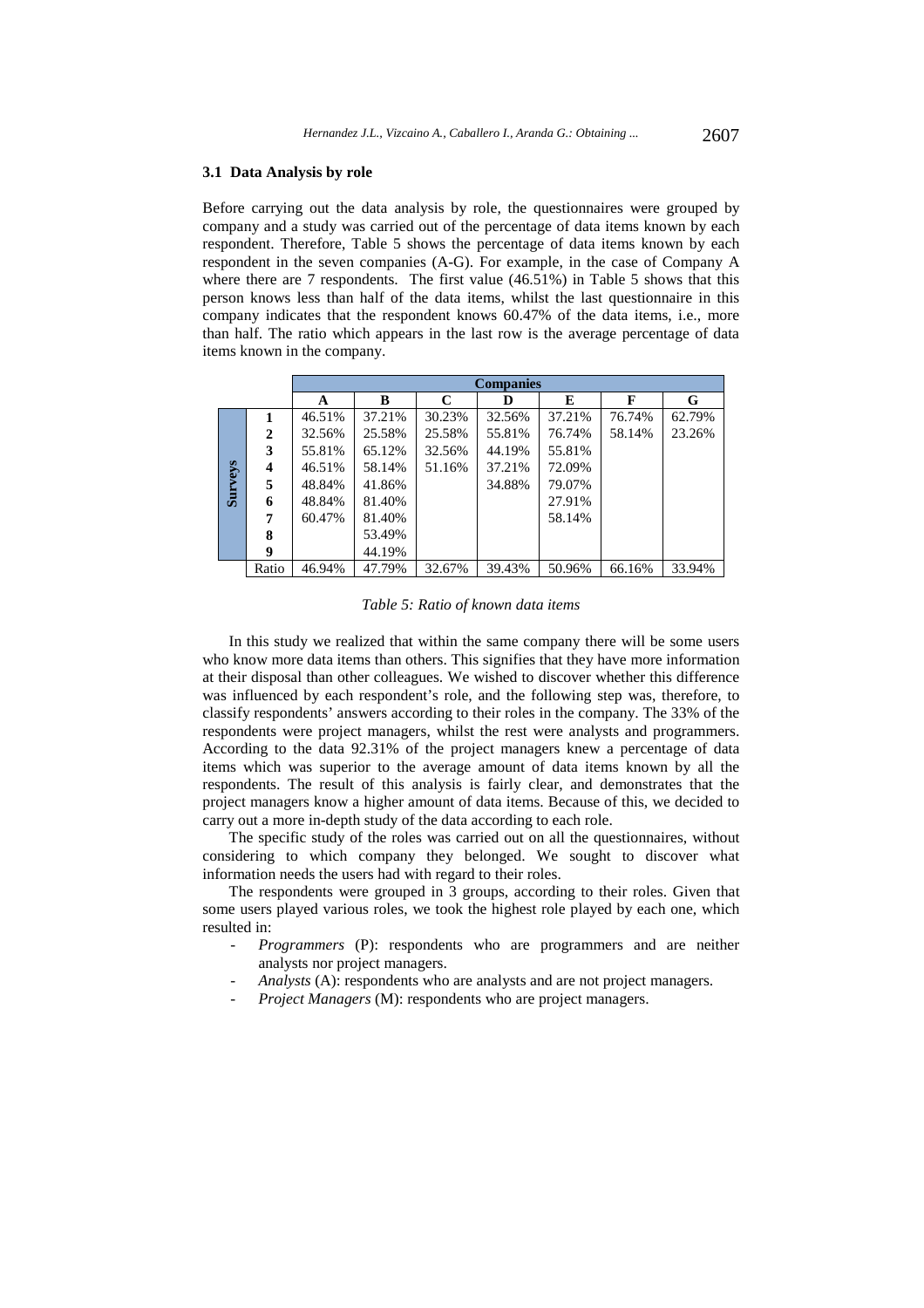Figure 1 shows the distribution according to these roles.



*Figure 1: Distribution of participating roles in the study* 

The analysis was therefore carried out on these three study groups (Programmers, Analysts and Project Managers).

The research questions for this role analysis were:

- Which data items do programmers consider useful but do not know?
- Which data items do analysts consider useful but do not know?
- Which data items do project managers consider useful but do not know?

The following aspects were considered:

- A data item is considered to be useful if the percentage of usefulness is above 50%, i.e., the study group considered it to be useful or very useful.
- A data item is not sufficiently well-known if the percentage of "Known Data" is less than or equal to 50%, thus signifying that it is known by less than half the users.

In order to answer the first question, *which data items do programmers consider useful but do not know?* An analysis on the group of programmers was carried out. We therefore studied the data items that the programmers considered to be useful, but which a high percentage of them did not know.

The most relevant data items in this study are shown in Table 6. For example, the programmers considered the data item 41 "*Technologies in which s/he has experience*" to have a level of usefulness of 78.13% (very useful), yet only 50% of them knew this information. Comparing this with the information provided by the project managers, it was discovered that they do know these data. For example, the data item referring to *Languages spoken* is considered to be very useful (71.88%), and only 25% of programmers actually know this information, whilst the percentage of project managers who know it is 75%.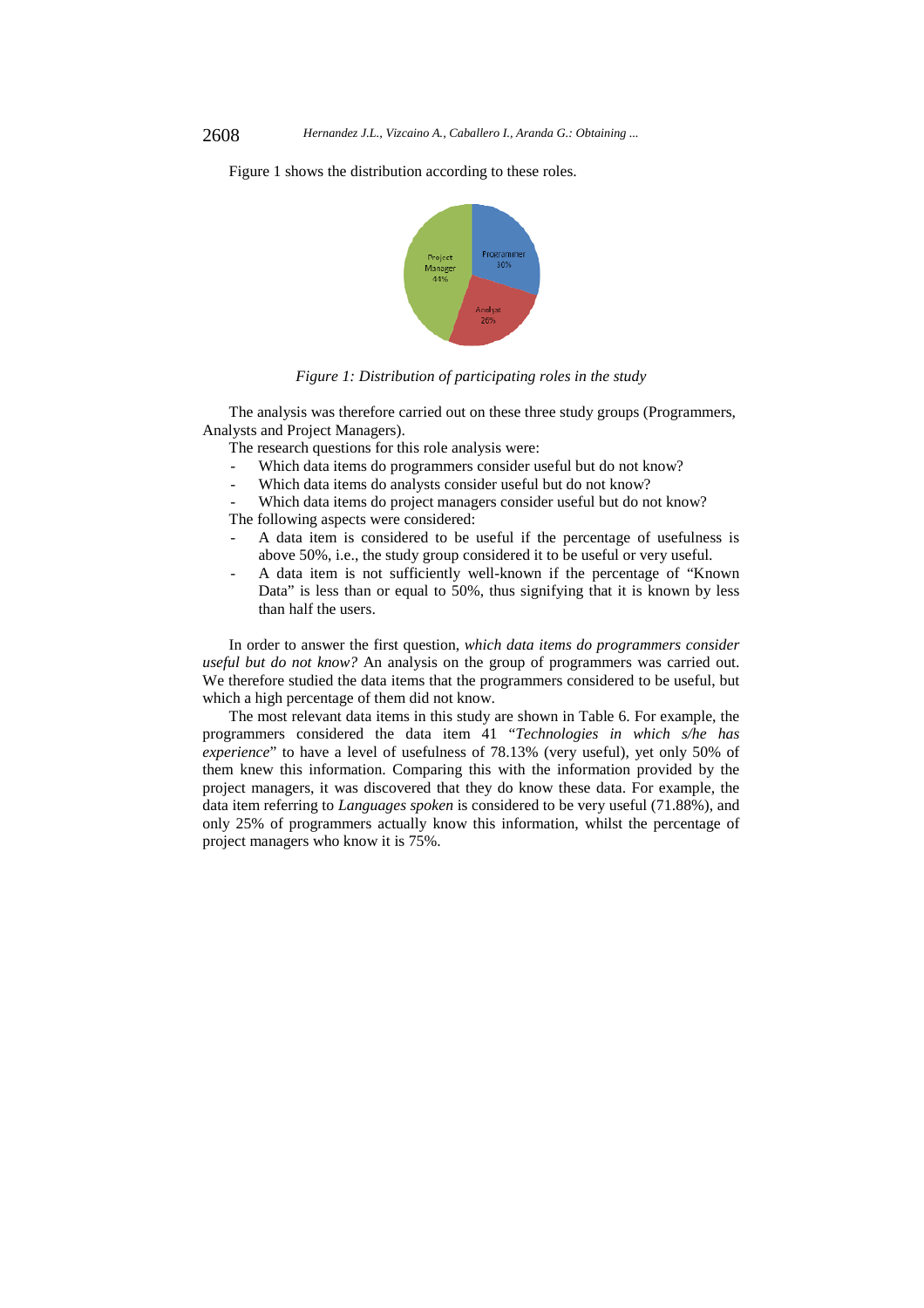| id | Data Item                                           | <b>Known</b><br>by<br>Programmer | <b>Considered</b><br><b>Usefulness</b><br>by<br>Programmer |
|----|-----------------------------------------------------|----------------------------------|------------------------------------------------------------|
| 41 | Technologies in which s/he has experience           | 50.00%                           | 78.13%                                                     |
| 42 | Programming languages in which s/he is an<br>expert | 50.00%                           | 78.13%                                                     |
| 15 | Languages spoken                                    | 25.00%                           | 71.88%                                                     |
| 35 | Planned meetings (date, time and place)             | 25.00%                           | 68.75%                                                     |
| 16 | Level of English                                    | 12.50%                           | 65.63%                                                     |

*Table 6: Data items considered as useful by Programmers, although not widely known.* 

In order to answer the second question, *which data items do analysts consider useful but do not know?*, a similar analysis to the previous one was carried out, but in this case the study group was made up of the analysts. The most significant data items are those shown in Table 7. For example, the analysts consider data item 42, "*Programming languages in which s/he is an expert*" to be fairly useful (57.14%), but only 28.57% of them know this information.

| id | Data Item                                        | Known<br><b>by</b> Analysts | <b>Considered Useful</b><br>bv<br>Analysts |
|----|--------------------------------------------------|-----------------------------|--------------------------------------------|
| 42 | Programming languages in which s/he is an expert | 28.57%                      | 57.14%                                     |
|    | Other person's stress levels                     | 14.29%                      | 50.00%                                     |

*Table 7: Items of Data considered as useful by Analysts, although not widely known.* 

Finally, in order to answer the third question, *which data items do project managers consider useful but do not know?* We carried out a study on the project managers. It was discovered data items that project managers wished to know, since they considered them to be useful, but were only known by a low percentage [see Table 8].

| id              | Data Item                                         | <b>Known</b><br>by<br>Manager | <b>Considered Useful</b><br>by<br>Manager |
|-----------------|---------------------------------------------------|-------------------------------|-------------------------------------------|
|                 | 36 Other person's availability (available, having | 33.33%                        | 60.42%                                    |
|                 | 14 Other person's stress levels                   | 33.33%                        | 64.58%                                    |
|                 | 13 Other person's emotional state                 | 25.00%                        | 56.25%                                    |
| 23 <sub>1</sub> | Preference in carrying out determinate role       | 41.67%                        | 68.75%                                    |

*Table 8: Items of Data considered as useful by Project Managers, although not widely known.* 

Of these data items we could mention data item 36, "*Other person´s availability*", which project managers considered to be useful (60.42%) but which was only known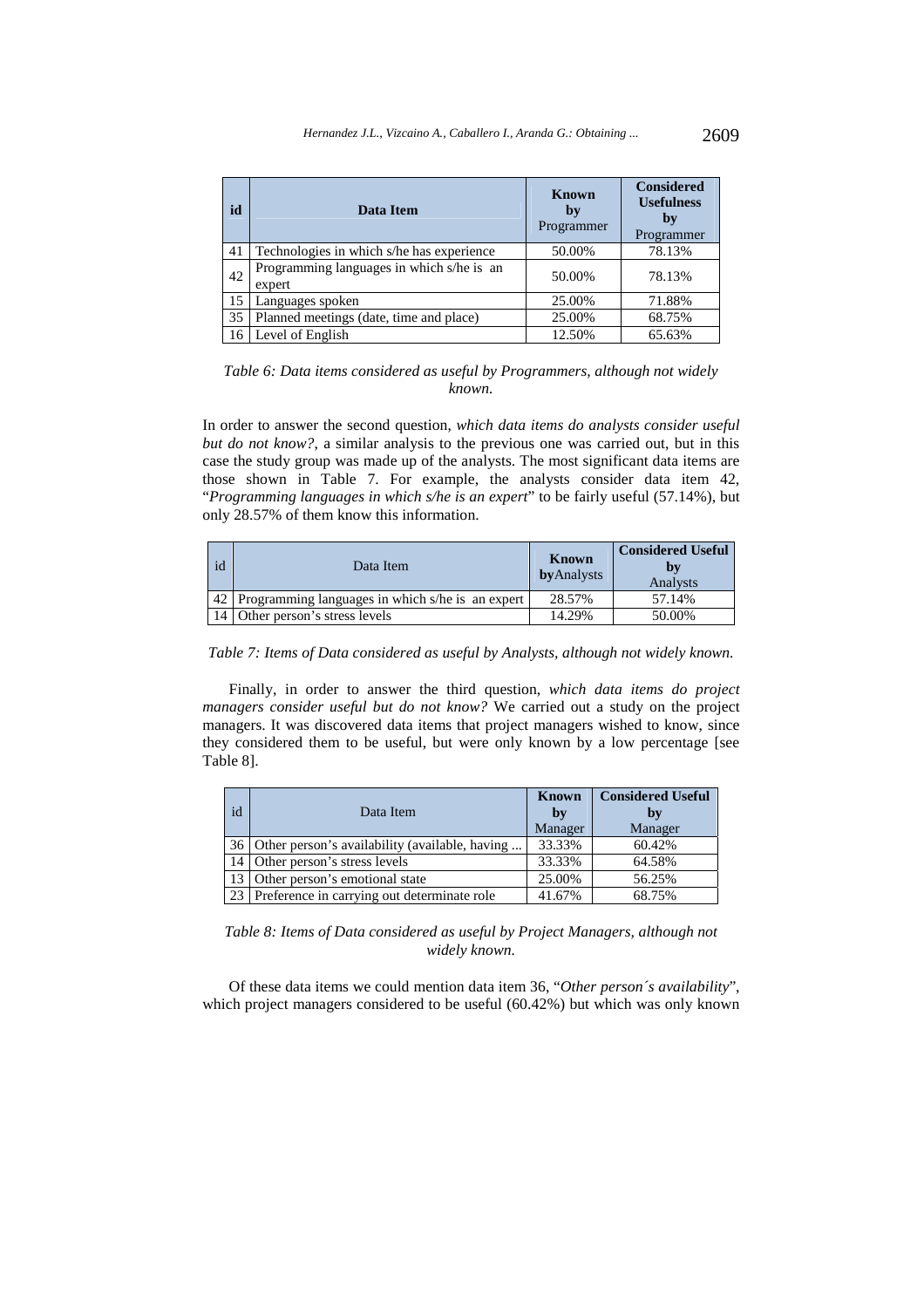by 41.67% of them. It is fairly logical that project managers should wish to know different data items to those of the other two roles. For example, data item 23 "*Preference in carrying out determinate role*" was not considered to be excessively relevant by programmers and analysts, whilst project managers did consider it to be so.

After carrying out the role study, gaps appeared. That is to say, there were data items that certain users considered to be useful with regard to their role, but only a low percentage knew them. We therefore considered that these data items should be included in the profiles of the tool that we intended to develop, and we obtained the following requirements:

The first requirement that should be considered is that the tool should capture and show programmers the following information:

- Technologies in which s/he has experience.
- Programming languages in which s/he is an expert.
- Languages spoken.
- Planned meetings (date, time and place).
- Level of English.

The second requirement would be that the analysts would have access to the following data:

- Programming languages in which s/he is an expert.
- Other person's stress levels.

The third requirement would be to show the project managers the following data:

- Other person's availability.
- Other person's stress levels.
- Other person's emotional state.
- Preference in carrying out determinate role.

This first analysis has, therefore, produced these three requirements which will be dealt with later in Section 4.

#### **3.2 Identification of data items considered to be useful for communication, coordination and control**

Given that communication, coordination and control are the most crucial activities in DSD, the following phase was to analyze those data items which are considered to be useful for the various activities but which are, nevertheless, known by few users. To do this, we considered the following questions:

- 1) Which data items are considered to be useful for communication and are unknown by the majority of users?
- 2) Which data items are considered to be useful for coordination and are unknown by the majority of users?
- 3) Which data items are considered to be useful for control and are unknown by the majority of users?

The study was carried out on a single group made up of all the respondents. How many users considered each piece of data to be useful for communication, coordination and control was calculated. Of those data items which were considered to be most useful for the various categories, we concentrated on those which were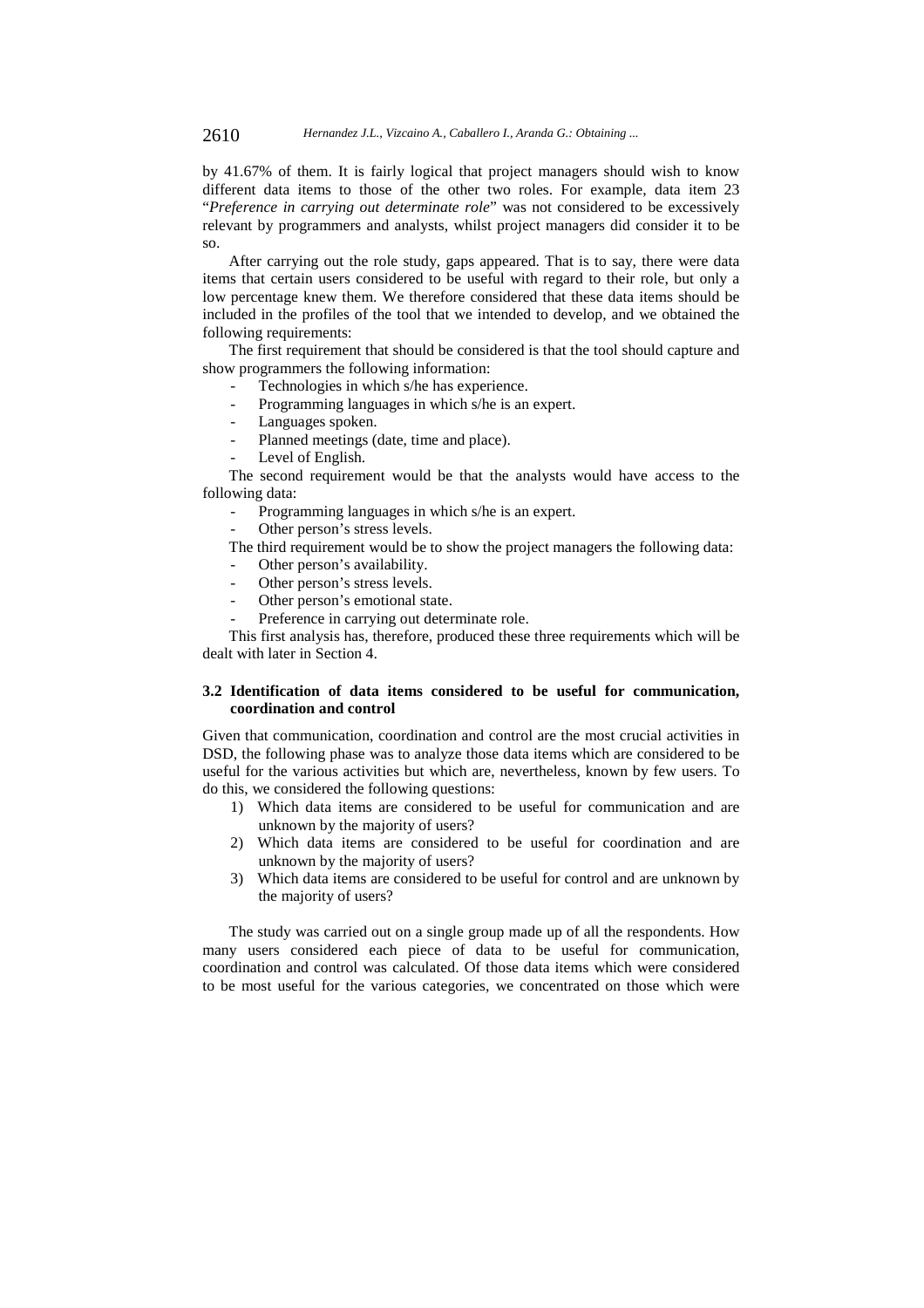widely unknown. After that, the differences between General Usefulness for work and usefulness for communication, coordination and control were compared.

In order to answer the first question: *Which data items are considered to be useful for communication and are unknown by the majority of users?* The data that the respondents considered to be useful for communication were analysed. Of this data items set we concentrated on those data items which a high percentage of users do not know. For example, data item 3, "*Other person´s nickname*", which can be seen in Table 9, is not considered to be of a high level of usefulness as regards that which is Generally Useful for work, and is known by a low percentage of respondents (38.89%). However, it is considered to be of a high level of usefulness for communication. This signifies that despite not being considered to be directly useful at a work level, it is important for communication, and it would therefore be appropriate to consider it in order to favour communication between stakeholders. Consequently, it can be considered as a requirement for a tool whose purpose is to favour communication, along with the other data items shown in Table 9.

| ID             | Data Item                                                                      | General<br><b>Usefulness</b> | General<br>Useful<br>Level | Known  | Useful for<br>Communicat<br>ion |
|----------------|--------------------------------------------------------------------------------|------------------------------|----------------------------|--------|---------------------------------|
| $\mathcal{R}$  | Other person's nickname                                                        | 43.75%                       | Normal                     | 38.89% | 77.14%                          |
| 12             | Other person's personality                                                     | 49.31%                       | Normal                     | 44.44% | 77.14%                          |
| 13             | Other person's emotional state                                                 | 40.28%                       | Normal                     | 13.89% | 77.14%                          |
| 14             | Other person's stress levels                                                   | 51.39%                       | Useful                     | 27.78% | 74.29%                          |
| 9              | Cultural aspects of other person's country                                     | 54.17%                       | Useful                     | 50.00% | 71.43%                          |
| 36             | Other person's availability (available,<br>having breakfast, in meeting, etc.) | 65.28%                       | Useful                     | 47.22% | 71.43%                          |
| $\mathfrak{F}$ | Age                                                                            | 39.58%                       | Normal                     | 30.56% | 65.71%                          |
| 27             | Personal e-mail address                                                        | 36.11%                       | Normal                     | 25.00% | 60.00%                          |
| 8              | Birthday                                                                       | 24.31%                       | Not very useful            | 13.89% | 51.43%                          |
| 20             | Companies in which s/he has worked                                             | 41.67%                       | Normal                     | 25.00% | 51.43%                          |

*Table 9: Useful data items for communication tasks* 

In order to answer the second question: *Which data items are considered to be useful for coordination and are unknown by the users?* An analysis similar to that shown above was performed, but by analyzing the data items that the respondents considered as useful for coordination. A list of those data items which were known by a low percentage of the respondents was obtained [see Table 10]. For example, data item 14, "*Other person's stress levels*" is considered to be useful for coordination (65.71%) and is known by very few respondents (27.78%).

According to the respondents, knowledge of the data items shown in Table 10 might improve project coordination.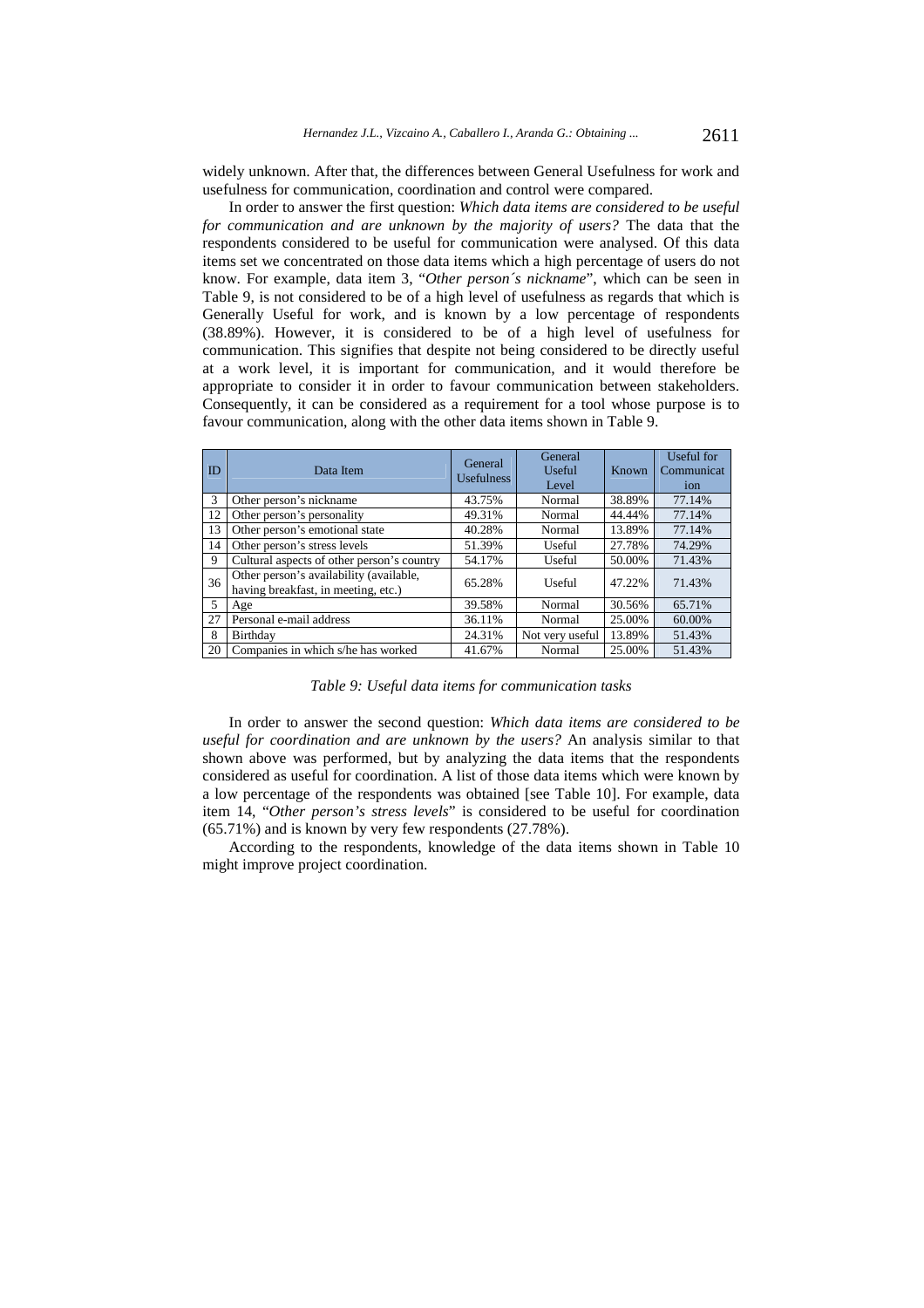| ID | Data Item                                   | General<br><b>Usefulness</b> | General<br><b>Usefulness</b><br>Level | Known  | Useful for<br>Coordination |
|----|---------------------------------------------|------------------------------|---------------------------------------|--------|----------------------------|
| 14 | Other person's stress levels                | 51.39%                       | Useful                                | 27.78% | 65.71%                     |
| 36 | Other person's availability                 | 65.28%                       | Useful                                | 47.22% | 62.86%                     |
| 21 | Years of work experience                    | 50.00%                       | Normal                                | 38.89% | 57.14%                     |
| 12 | Other person's personality                  | 49.31%                       | Normal                                | 44.44% | 54.29%                     |
| 23 | Preference in carrying out determinate role | 45.14%                       | Normal                                | 22.22% | 54.29%                     |

|  |  |  | Table 10: Useful data item for coordination |
|--|--|--|---------------------------------------------|
|  |  |  |                                             |

Finally, we attempted to answer the third question: *Which data items are considered to be useful for control but are unknown by the majority of respondents?* It is important to mention that there were a lower number of respondents for the control analysis. This was perhaps owing to the fact that control functions are not as evident as those of communication and coordination, and is carried out by more specific roles such as project managers. We therefore carried out the control study on the project managers.

The data items that the project managers considered to be useful for control but were insufficiently known are listed in Table 11. Those which stand out are data items such as personality or emotional state, which are the most difficult data items to obtain.

| ID | Data Item                      | Useful for<br>Work | <b>Usefulness</b><br>Level | Known  | Useful for<br>Control<br>(Project Manager) |
|----|--------------------------------|--------------------|----------------------------|--------|--------------------------------------------|
| 12 | Other person's personality     | 49.31%             | Normal                     | 44.44% | 83.33%                                     |
| 13 | Other person's emotional state | 40.28%             | Normal                     | 13.89% | 66.67%                                     |
| 21 | Years of work experience       | 50.00%             | Normal                     | 38.89% | 58.33%                                     |
| 14 | Other person's stress levels   | 51.39%             | Useful                     | 27.78% | 50.00%                                     |

#### *Table 11: Useful control data items for Project Managers*

This study led to the emergence of three new requirements, in addition to those mentioned in the previous section. The fourth requirement is, therefore, that the tool should facilitate the information shown in Table 9 in order to favour communication. The fifth one is that the tool must provide the data items concerning coordination, shown in Table 10. And the sixth requirement is to that the tool should supply to project managers with the information shown in Table 11.

#### **3.3 Analysis of tools used**

The principal objective of this last analysis was to obtain the requirements with which to design a tool to support DSD. We therefore wished to analyse which communication tools were used by the respondents. Our objective here was to discover whether the use of a particular tool had influenced the results obtained in the survey. Therefore the following two questions were considered:

1) Which communication tools are most frequently used by the companies?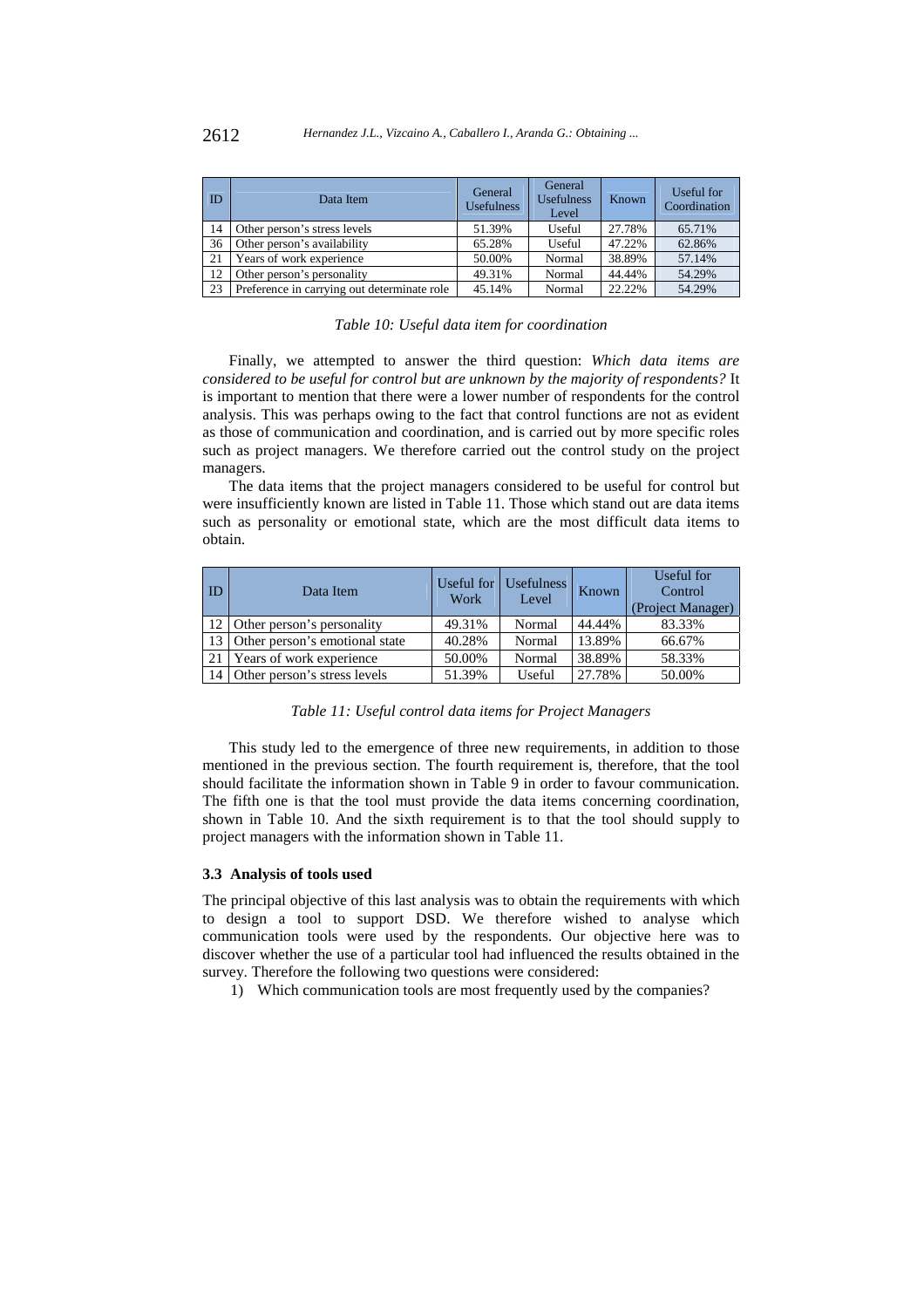2) Do any significant differences exist in the use of communication tools which might justify the difference in data items knowledge that exists between the companies?

We analyzed the data items from the questionnaires in which the respondents stated which communication tools they used. In the questionnaires they were asked about the use of telephones, Messenger, e-mail, OCS, and a determinate field dominated as 'others' in which the respondent could state which tools were used, amongst which we found skype, video-conferences and Google talk.

In order to answer the question: *Which communication tools are most frequently used by the companies?* An initial general study which quantified the percentage of use of each tool was carried out. The result shows that the most frequently used tools are e-mail, telephone and instant messaging tools, in that order, either using Messenger or OCS [see Figure 2].



*Figure 2: Communication tools* 

This analysis allowed us to conclude that it is highly appropriate that a tool that supports communication in DSD should have information concerning e-mails, and how to contact by telephone (telephone number) and the option for instant messaging.

We shall attempt to answer the question: *Do any significant differences exist in the use of the communication tools which might justify the difference in data items knowledge between the companies?* as follows.

In this case an analysis of each company was carried out in order to see whether any communication lack existed. This analysis provided us with very similar results. For example, upon comparing companies A and C [see Figures 3 and 4] it will be noted that company A uses slightly more synchronous tools than company C. But there were no significant differences between the companies.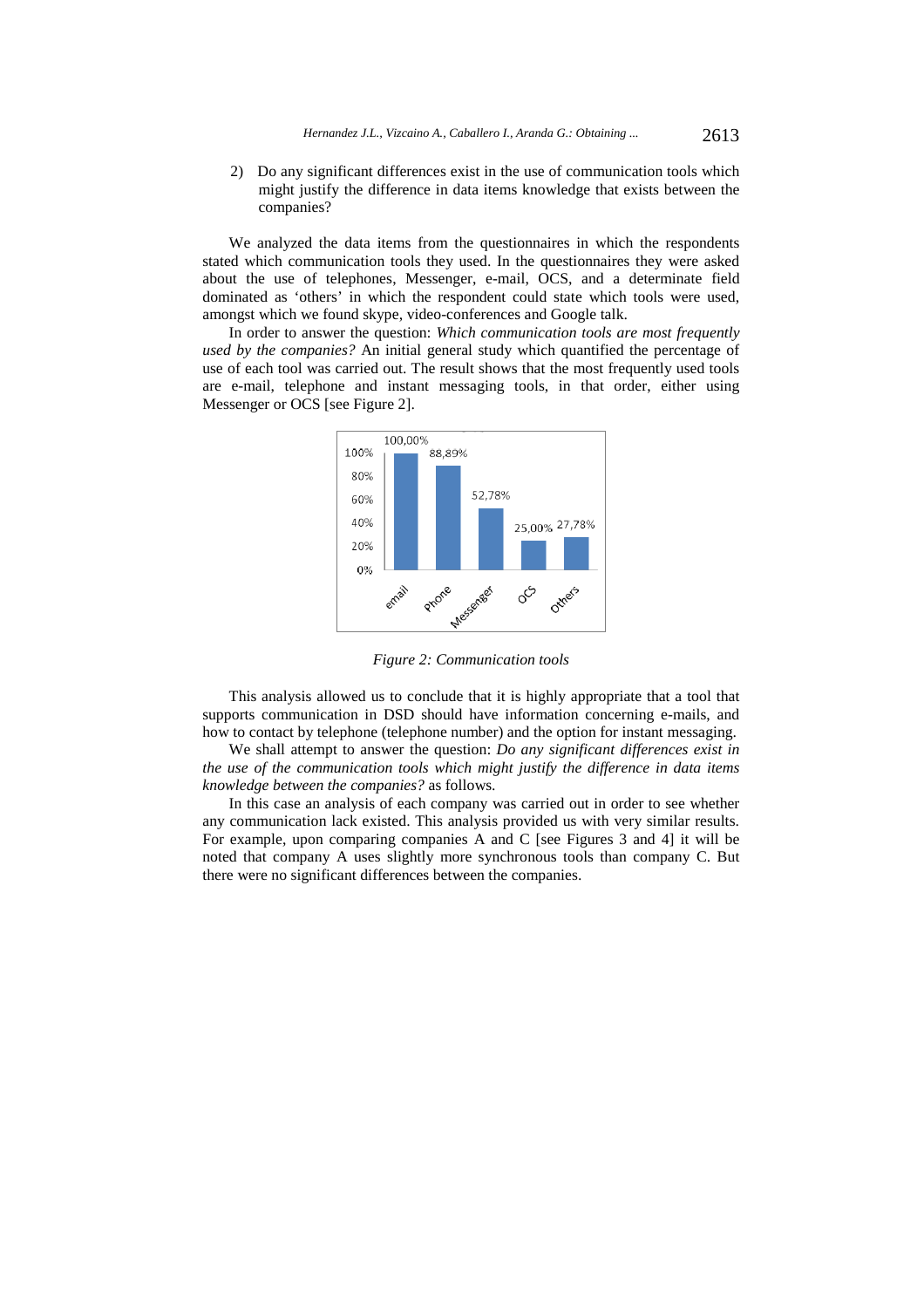

*Figure 3: Company "A" Communication Tools* 



*Figure 4: Company "C" Communication Tools*

The study concerning the tools used by each company did not, therefore, obtain significant results. This is owing to the fact that the apparent lacks of the use of communication tools are not reflected, and this justifies the differences between the data items known by each of the companies in the study. What is demonstrated is the importance of companies that work in DSD using communication tools in a synchronous and an asynchronous manner.

In summary, this study allowed us to obtain a new requirement – the seventh onewith regard to the necessary communication tools. It could be stated as follows: The tool must:

- Provide an asynchronous messaging system along with information concerning the company's e-mail.
- Provide telephone contact information (telephone number).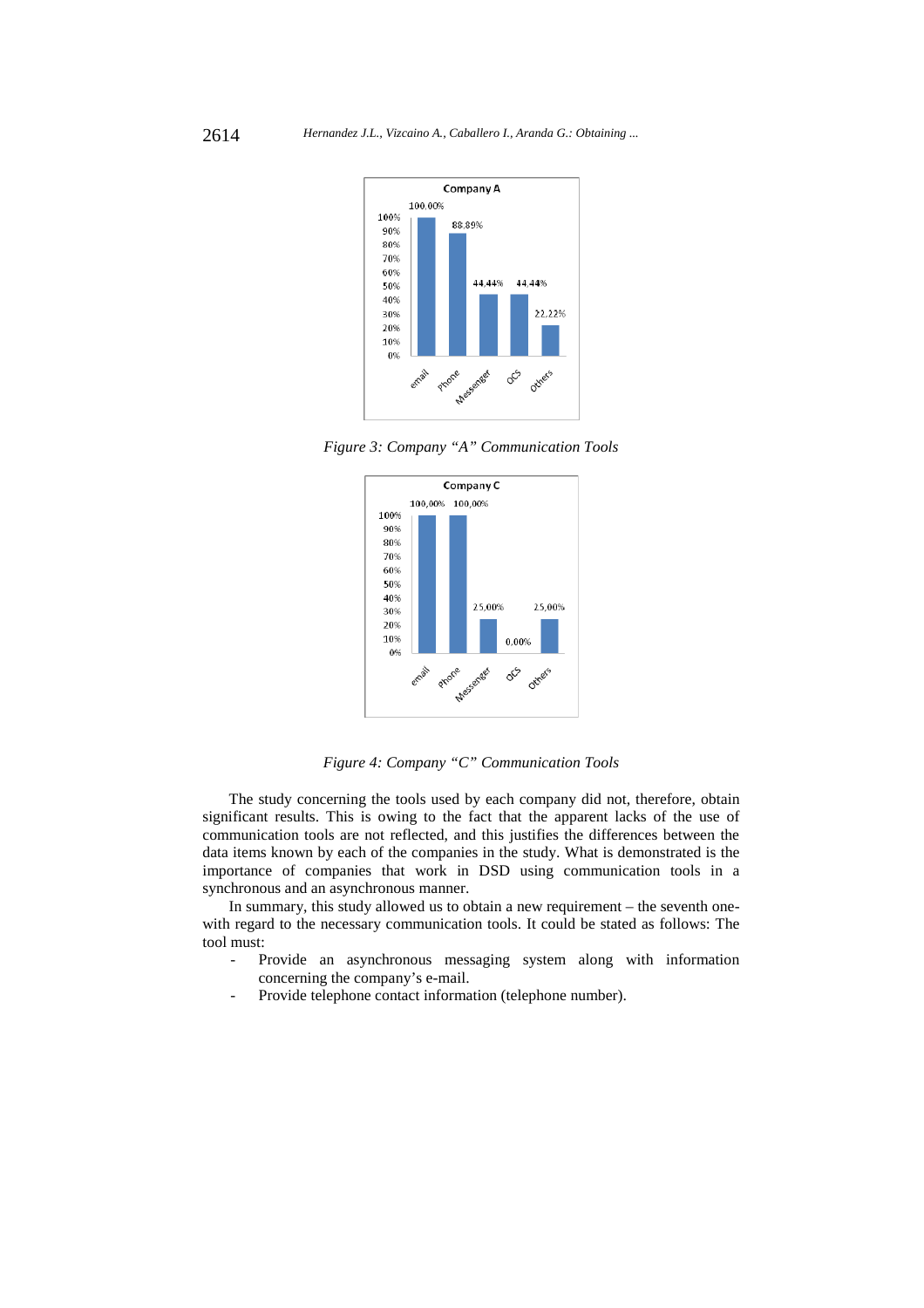Provide a synchronous messaging service.

The following section explains how the tool that we have developed (Trusty) solves each of the requirements detected.

# **4 Trusty**

The tool denominated as Trusty is a system based on the concept of social networking and has been designed for companies that work with a distributed software development model. The principal objective of the tool will therefore be to attempt to minimize problems caused by the characteristics of global development.

We have principally concentrated on the problems caused by the lack of trust, lack of information between colleagues, and communication, coordination and control problems.

The users of the tool will be members, or affiliate members, of the same company, who will be located in different countries or even different continents.

It is common that the information that is known about a work colleague is not sufficient to permit the effective development of work activities. This may be for two reasons:

- The user does not have access to this information.
- The user does not consider this information to be useful and does not, therefore, know it.

In this case, the tool offers information of both a work-related and a personal nature, which favours personal and human dealings between co-workers. Nevertheless, the users will always be able to determine which information they wish to share and with whom to share it, thus maintaining their intimacy and privacy.

This is based on the idea that if people have more information about each other it is possible for greater trust to grow between them, thus improving relationships and communication between co-workers [Panteli and Tucker 2009].

In our previous research study [Aranda et al. 2010] the data were classified into three groups according to their importance, and the users' information is therefore shown via three profiles:

- *Public Profile* [see Figure 5]: this can be accessed by all members of the company. This profile shows all the information which is necessary to establish communication with a work colleague. The members' photographs appear, since this is also considered to be important [Rusman et al. 2010]. It is also possible to view the members' work hours and the time at which they prefer to be contacted.
- *Project group profile* [see Figure 6]: this profile can be accessed by all the members of a project. This profile shows all the data which is relevant to the project (members' roles in the project, tasks upon which they are working) and any other useful information, such as the programming languages and technologies in which they are proficient, etc.
- *Personal profile* [see Figure 7]: this profile can only be accessed by work colleagues with whom a friendship exists. This profile contains data of a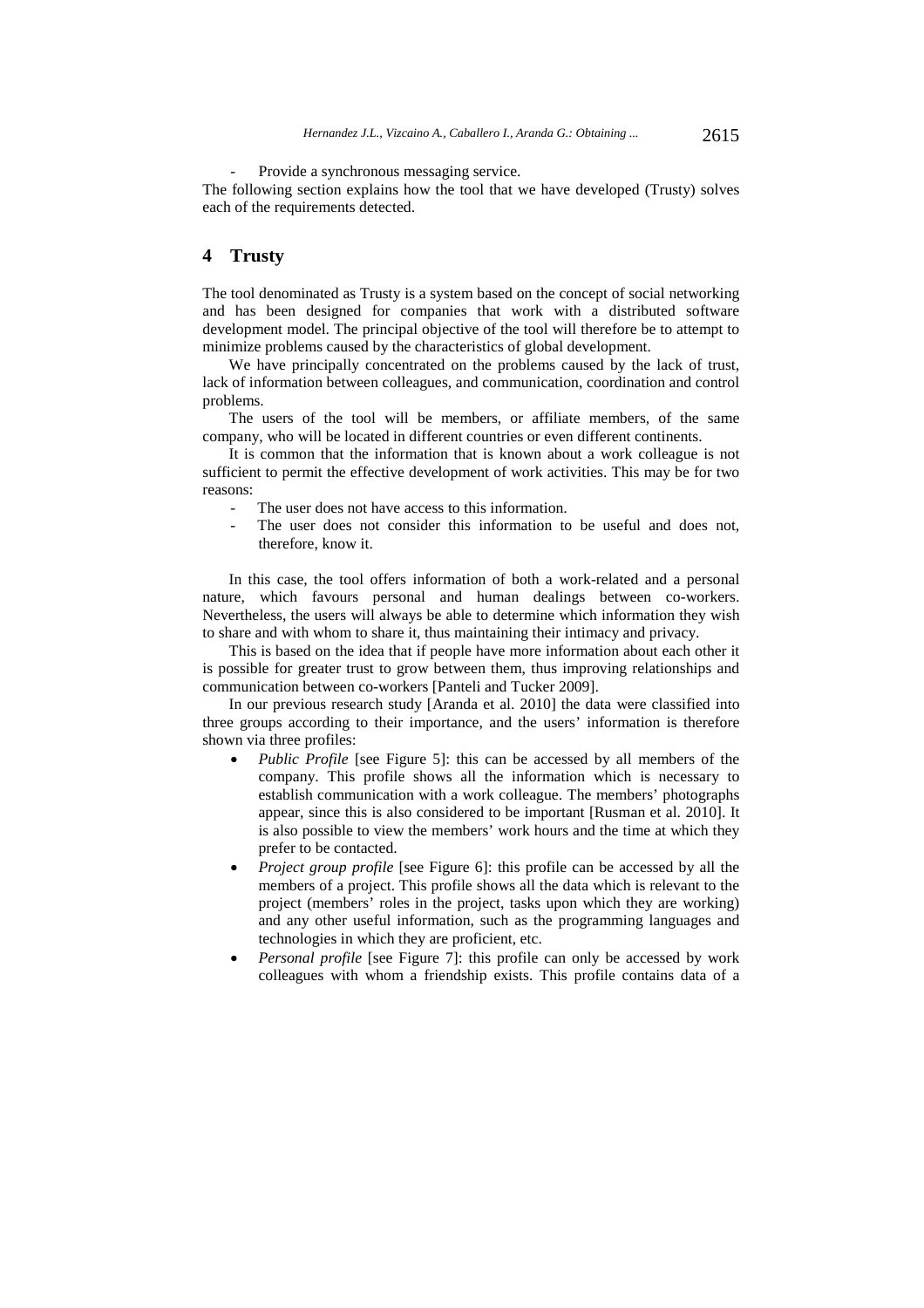personal nature, such as contact information of a more personal nature, culture, education, interests and hobbies.

As with the study explained in the previous section, a total of 7 requirements were obtained. An explanation of how these were decided upon will be provided as follows. Figures 5, 6 and 7 show the various user profiles.

In order to indicate where each of the pieces of data detected in the requirements is reflected, each figure has been marked with the corresponding data item's identifier through the use of a circle. For example, in Figure 5 the data item *"Other person's nickname"* with the identifier 3 is marked with an orange circle with the number 3 next to the user's nickname, which in this case is "Thomas".

In the first place, the role study determined that there are different information needs, according to the role played. The tool resolves the information gap, and offers the different profiles the needs found as it is following explained:

The *first requirement* is to offer those data items that *programmers* consider to be useful but do not know. Among these we have discovered:

- "*Technologies in which s/he has experience*" (41): this data item has been added to the "Project group profile" [Figure 6]. In this field, the user can introduce the technologies in which s/he has working experience, and which may be useful for other project colleagues to know.
- "*Programming languages in which s/he is an expert*" (42): this data item has also been added to the "Project group profile" [Figure 6]. It shows the programming languages with which the user has had working experience, and can be shared with project colleagues.
- "*Languages spoken*" (15): this can be found in the "Public Profile" [Figure 5], and provides a list of all the languages that the user knows at a spoken, read and written level. It is considered important to know what other languages a person has knowledge of in order to attempt to maintain smooth communication and reduce misunderstandings, particularly between users whose maternal languages are different.
- "Planned meetings (date, time and place)" (35): The system has a section for events in which it is possible to create and consult general work events, group project events, and even personal events. [Figure 5].
- "*Level of English*" (16): This item is located in the "Public Profile" [Figure 5]. English is represented amongst the languages known by the user, at its spoken, read and written level, as explained above. The tool also indicates the native language, this information can be useful, for instance, in the case that two people share the same native language and want to use it to clarify misunderstandings.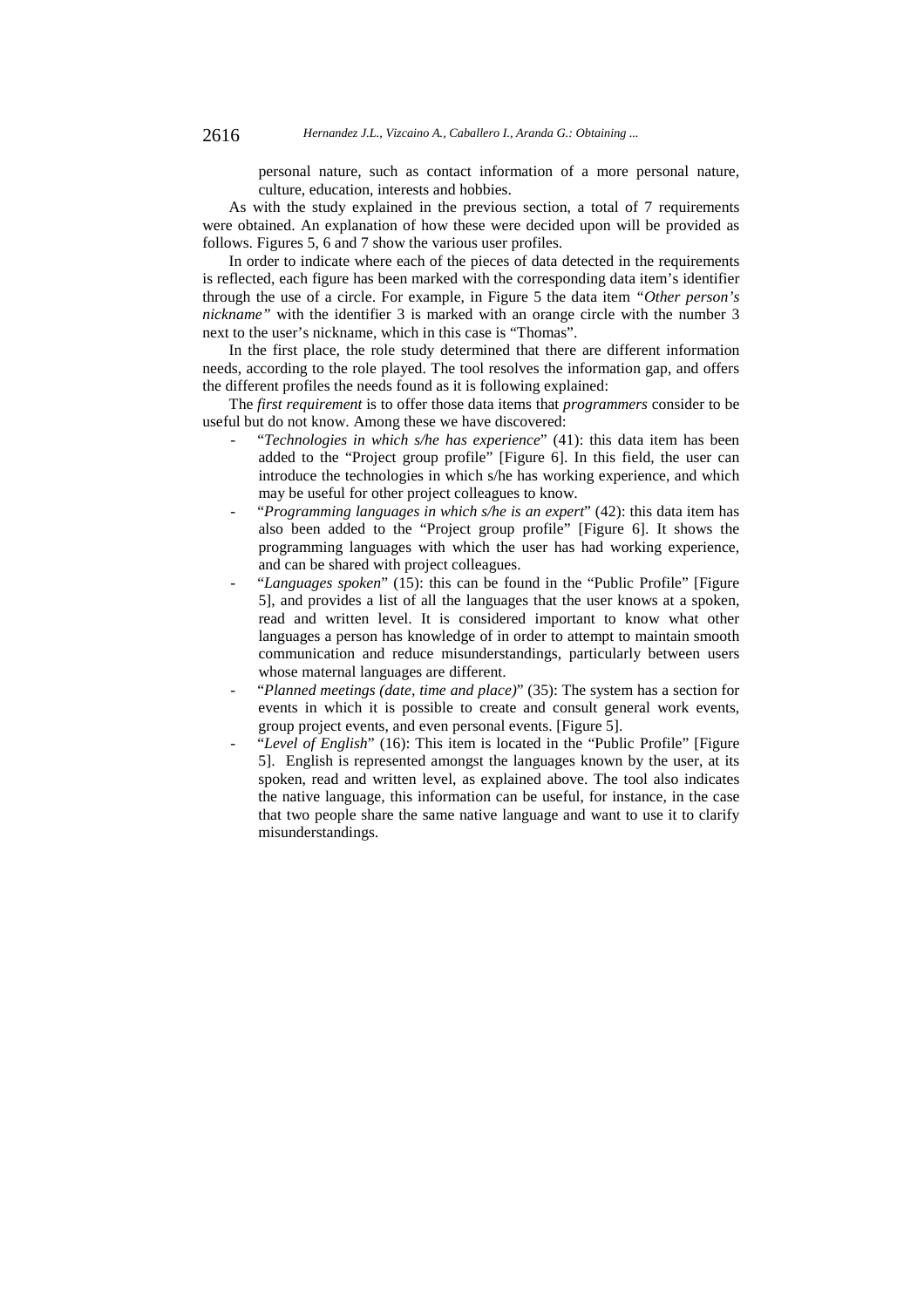

*Figure 5:(Trusty) Public Profile* 

The *second requirement* is, in this case, to offer *analysts* the following data items which they do not know and are interested in obtaining:

- "*Programming languages in which s/he is an expert*" (42): this item has been added to the "Project group profile" [Figure 6]. Here it is possible to specify the programming languages with which the users have experience.
- "Other person's stress levels" (14): this has not yet been located in any specific section of the tool, and it is considered as future work.

The *third requirement* found is to offer the *project managers* those data items of which they do not have sufficient knowledge but consider important. Amongst these we can find:

- "Other person's availability" (36): User availability is a data item that was considered to be important after carrying out the study, and has therefore been situated in the "Public profile" [Figure 5]. The users' states are calculated automatically and according to their work hours and availability. The latter is the period of time within work hours at which users prefer to be contacted. The states are represented by colours.
	- o Red: Not available (Outside work hours).
	- o Orange (Possibly not available (Within work hours but outside time at which available).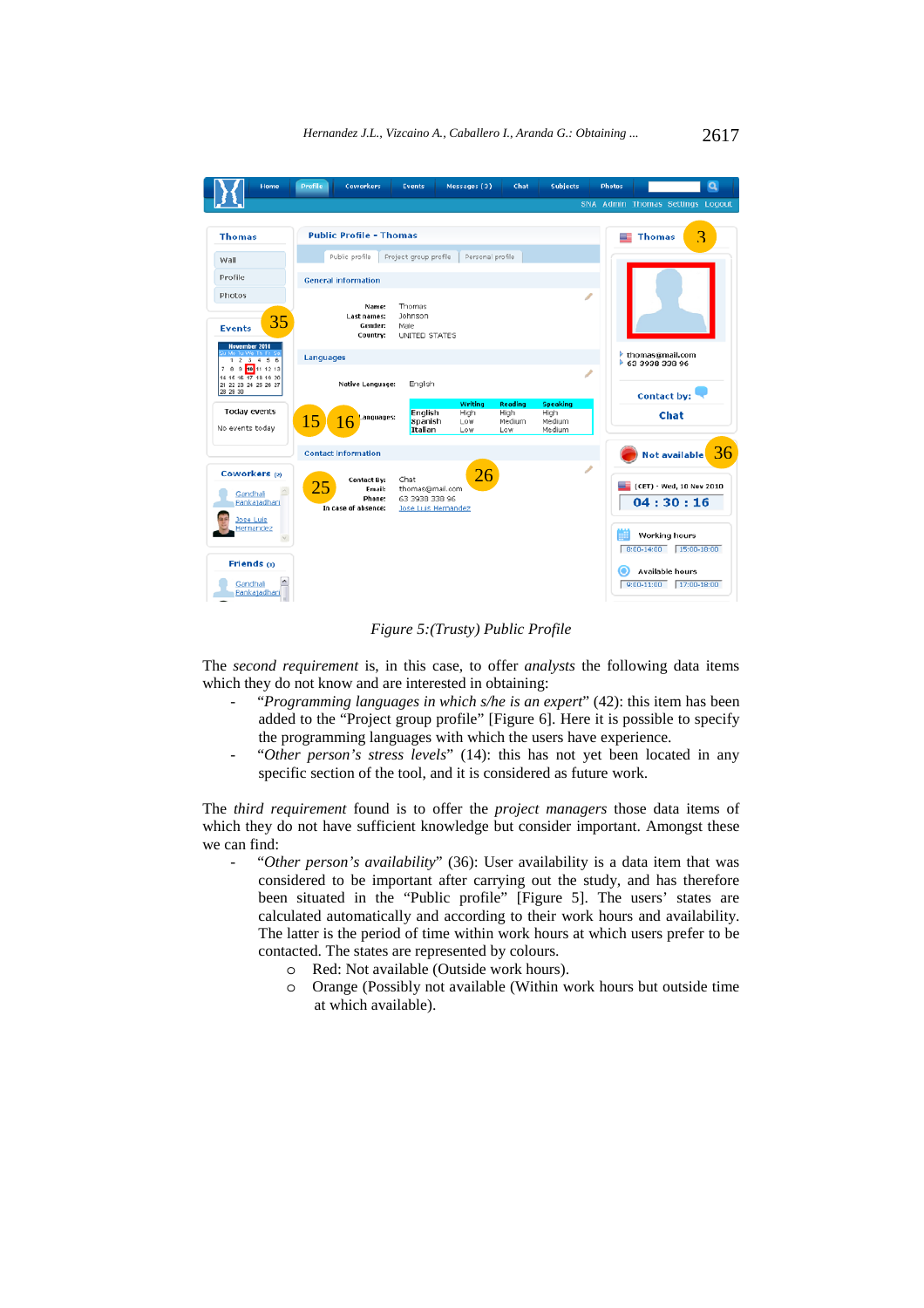- o Yellow: Available, but for short amount of time (Close to end of preferred availability time).
- o Green: Available (Within work hours and within time at which available).
- "Preference in carrying out determinate role" (23): This data item is particularly interesting for project managers, since each user can decide his/her preferred work role in accordance with his/her working experience. This data item is reflected in the "Project Group Profile" [Figure 6].

| Home                                                                   | <b>Coworkers</b><br><b>Profile</b>                                               | Messages (3)<br><b>Events</b>                                                              | Chat                  | <b>Subjects</b>    | Q<br><b>Photos</b>                                                                                                                                             |
|------------------------------------------------------------------------|----------------------------------------------------------------------------------|--------------------------------------------------------------------------------------------|-----------------------|--------------------|----------------------------------------------------------------------------------------------------------------------------------------------------------------|
|                                                                        |                                                                                  |                                                                                            |                       |                    | <b>SNA Admin Thomas Settings Logout</b>                                                                                                                        |
| <b>Thomas</b>                                                          | <b>Project Gropup Profile - Thomas</b>                                           | <b>Thomas</b>                                                                              |                       |                    |                                                                                                                                                                |
| Wall                                                                   | Public profile                                                                   | Project group profile                                                                      | Personal profile      |                    |                                                                                                                                                                |
| Profile                                                                | <b>General information</b>                                                       |                                                                                            |                       |                    |                                                                                                                                                                |
| Photos<br><b>Events</b><br><b>November 2010</b>                        | Name:<br>Last names:<br>Gender:<br>Country:                                      | Thomas<br>Johnson<br>Male<br>UNITED STATES                                                 |                       |                    |                                                                                                                                                                |
| 1 2 3 4 5 6                                                            | <b>Project information</b>                                                       |                                                                                            | 23                    |                    | thomas@mail.com<br>63 3938 338 96                                                                                                                              |
| 7 8 9 10 11 12 13<br>14 15 16 17 18 19 20<br>21 22 23 24 25 26 27      | <b>Project</b>                                                                   | Role                                                                                       | <b>Preferred role</b> | <b>Date joined</b> |                                                                                                                                                                |
| 28 29 30                                                               | G.<br>PFC_001_GSD                                                                | Analyst                                                                                    | (Analyst)             | 2010-02-27         | <b>Contact by:</b>                                                                                                                                             |
| <b>Today events</b>                                                    | Astra_Project GSD                                                                | Programmer                                                                                 | (Analyst)             | 2010-02-02         | Chat                                                                                                                                                           |
| No events today                                                        | Work schedule                                                                    |                                                                                            |                       |                    |                                                                                                                                                                |
|                                                                        | <b>Technical Information</b>                                                     |                                                                                            |                       |                    | <b>Not available</b>                                                                                                                                           |
| Coworkers (2)<br>Gandhali<br>Pankajadhari                              | $\Delta$ 1<br><b>Technologies:</b><br>Programming<br>Languages:<br>Others:<br>42 | web technologies, others<br>Java, C, python, C#, php<br>Expert in software design patterns |                       |                    | (CET) - Mon, 29 Nov 2010<br>00:31:19                                                                                                                           |
| ose Luis<br>Hernandez                                                  | <b>Work place information</b>                                                    |                                                                                            |                       |                    |                                                                                                                                                                |
| Friends (a)<br>Gandhali<br>Pankajadhari<br>lose Luis<br>Hernandez<br>v | Continent:<br>Country Work:<br>City:<br>Company:<br><b>Time Zone:</b>            | North/Center America<br>UNITED STATES<br>San Diego<br>XXXXXY<br>America/Los_Angeles        |                       |                    | Working hours<br>8:00-14:00 16:00-18:00<br><b>Available hours</b><br>O<br>$9:00 - 11:00$<br>16:00-17:00<br>In case of absence<br>Æ<br>Contact with : Jose Luis |

*Figure 6: (Trusty) Project Group Profile* 

The data shown in Table 12, which have been obtained by analysing the project manager's answers, are considered the third requirement for the tool. However, they have not been reflected in any specific profile, but will be dealt with in future work.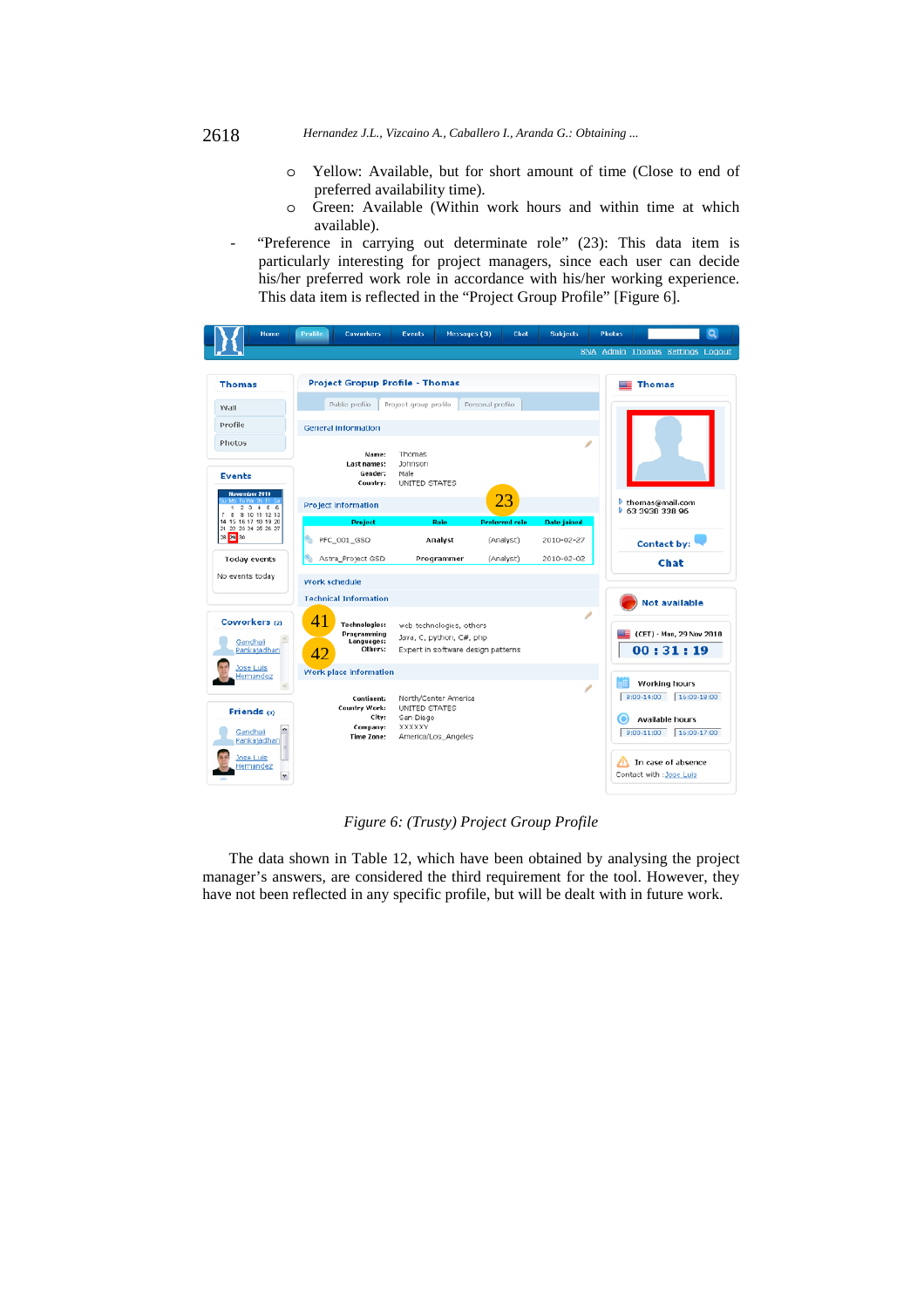| Data Item                      |  |
|--------------------------------|--|
| Other person's stress levels   |  |
| Other person's emotional state |  |

*Table 12: Data item which are considered important by project managers but are not reflected in this version of the tool.* 

Having dealt with the analysis requirements by roles, it is time to tackle the requirements that resulted from the data items study regarding usefulness in communication, coordination and control.

We shall commence with those data that were considered to be useful for *communication*, but were not well-known. Upon providing the following data the *fourth requirement* will be revolved:

- "Other person's nickname" (3): This data item, which appears in the "Public" Profile" [Figure 5], is a friendly means of addressing the users, thus creating confidence, since a person usually feels more relaxed when addressed with a nickname with which s/he feels comfortable.
- "*Cultural aspects of other person's country*" (9): This data item appears in each user's "Personal Profile" [Figure 7]. The users can introduce the principal cultural aspects of their countries into this field, including customs or religious beliefs.
- "Other person's availability" (36): The state of availability shown in the "Public Profile" [Figure 5].
- "*Age*" (5): The user's age is considered to be of a personal nature and is therefore located in the "Personal Profile" [Figure 7].
- "Personal e-mail address" (27): This item is located in the "Personal Profile" [Figure 7] and contains information of a more personal nature with regard to communication.
- "*Birthday*" (8): The date of someone's birthday is also a piece of data of a more personal nature, but the respondents considered it to be important for communication. It is therefore located in the "Personal Profile" [Figure 7].
- "*Companies in which s/he has worked*" (20): Those data items related to work experience and curriculum are located in the user's "Personal Profile" so that they can be viewed by those colleagues with whom the user has a better personal relationship.

Information requirements also appear in the case of *coordination,* of which we can highlight:

- "*Other person's availability*" (36): The other person's state of availability is located in the "Public Profile" as was mentioned previously [Figure 5].
- "*Years of work experience*" (21): This data item is located in the "Personal Profile" [Figure 7], which indicates how many years of work experience the users have had, along with other data such as the companies for which they have worked.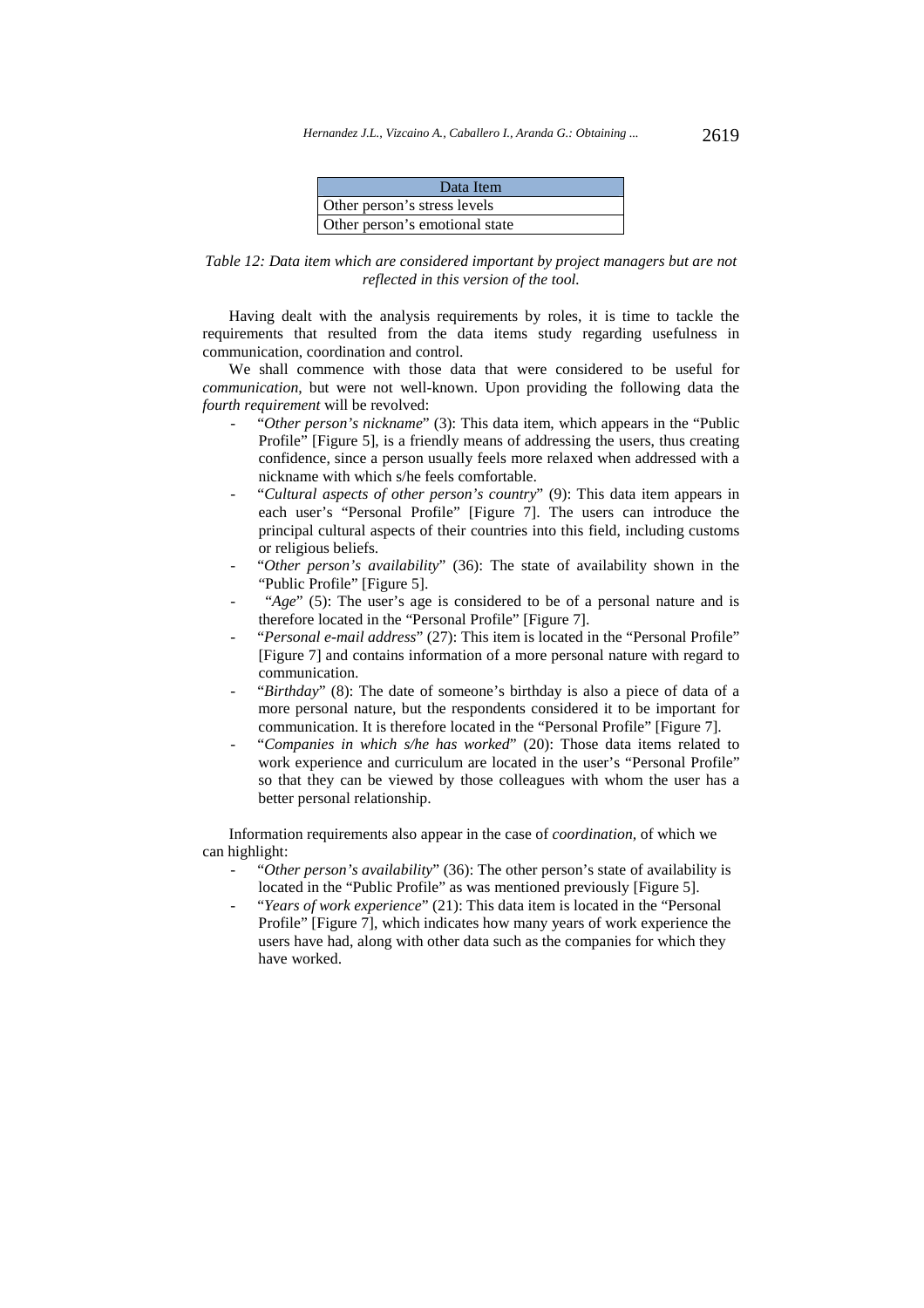#### 2620 *Hernandez J.L., Vizcaino A., Caballero I., Aranda G.: Obtaining ...*

"Preference in carrying out determinate role" (23): This is shown in the "Project Group Profile" and is principally of interest to project managers, as was mentioned earlier.



*Figure 7: (Trusty) Personal Profile* 

The *sixth requirement* is to offer data items which are considered to be useful for *control*, and are not well-known. The data item that will be of particular interest to project managers is the following:

"Years of work experience" (21): This item is located in the "Personal Profile" [Figure 7].

The data items listed in Table 13 are those which are considered to be useful in communication, coordination and control analyses, and are not known. They have not been considered in this version of the tool, and will be future work.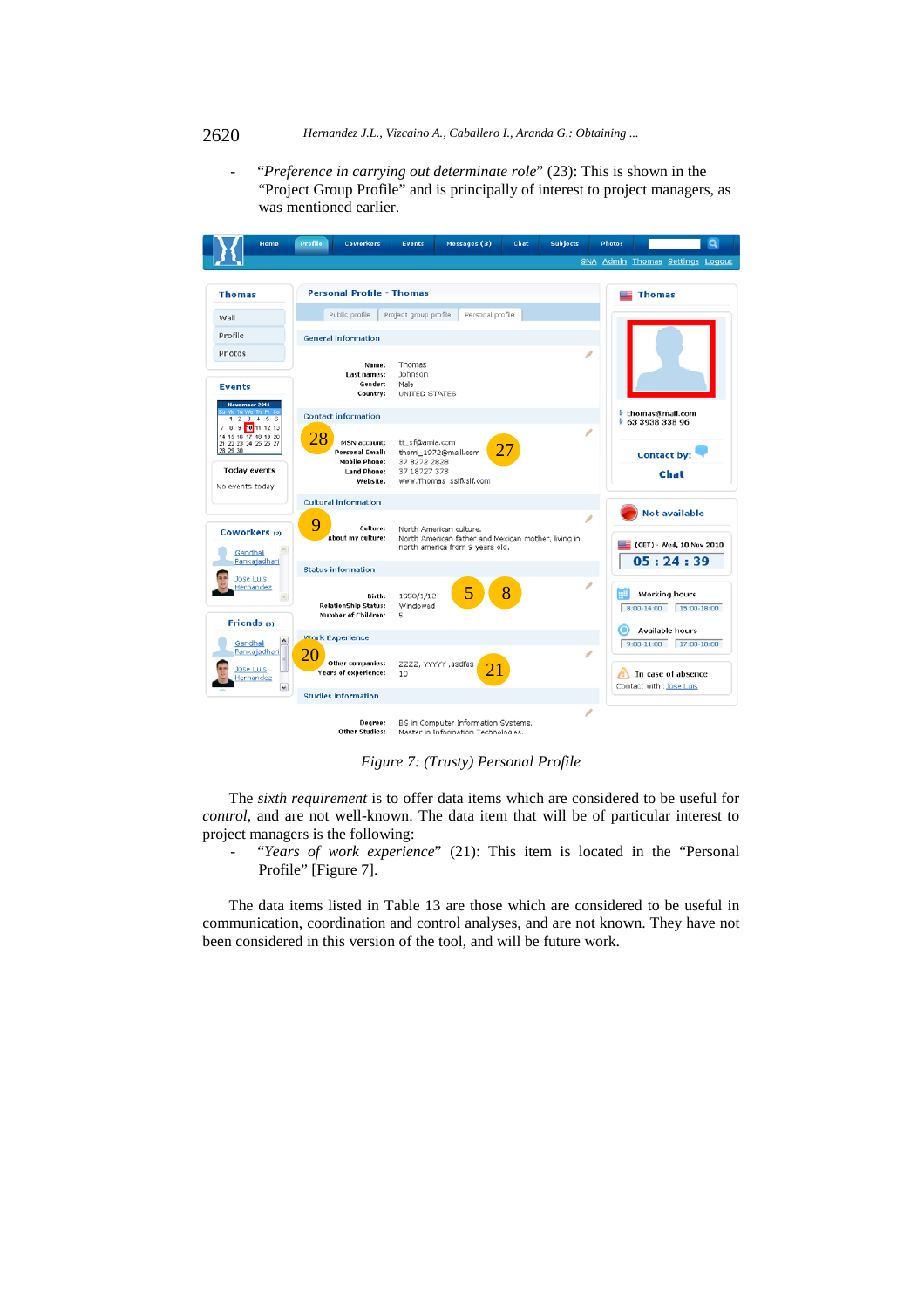| Data Item                      |  |
|--------------------------------|--|
| Other person's stress levels   |  |
| Other person's emotional state |  |
| Other person's stress levels   |  |



Finally, the *seventh requirement* which arose after the analysis of *communication tools* will be soved. The tool offers systems for synchronous and asynchronous communication, along with information concerning how to make contact.

It specifically implements the following communication systems:

- Asynchronous messaging systems: The tool implements a messaging system which is capable of attaching small documents.
- Synchronous messaging system (chat): The tool also implements a chat system in which various "rooms" of a general nature are created for the projects on which users are working, and with the possibility of sending private messages.
- Wall posters: Each user will have a wall on which the other users can leave public messages.
- Event management: An event system will be available in which the users will be able to create work-related events such as milestones or meetings.

Other means of contact are also offered:

- "*Contact phone number*" (25): Information regarding the contact 'phone number, which can be viewed in the "Public profile" [Figure 5].
- "*Business e-mail address*" (26): Information regarding the company's e-mail address. This information is also located in the "Public Profile" [Figure 5].
- Instant messaging: information concerning those instant messaging accounts which are most frequently used, such as "Messenger account" (28). This information is located in the "Personal Profile" [Figure 7], since the tool already provides a specific chat system.

The tool also provides the possibility of configuring the means of communication by which the user prefers to be contacted, thus controlling that the person is disturbed as little as possible during working hours. Similarly, in the case of unavailability, it is possible to select another person who can be contacted.

Moreover, in order to improve knowledge management, the system is synchronized with the project management programme, specifically the Ms Project system. This is useful in gathering the users' work-related information and in following the projects and tasks upon which they are working. It also permits the creation of work-related events, providing agenda functionality for deadlines, task completion, meetings and project milestones.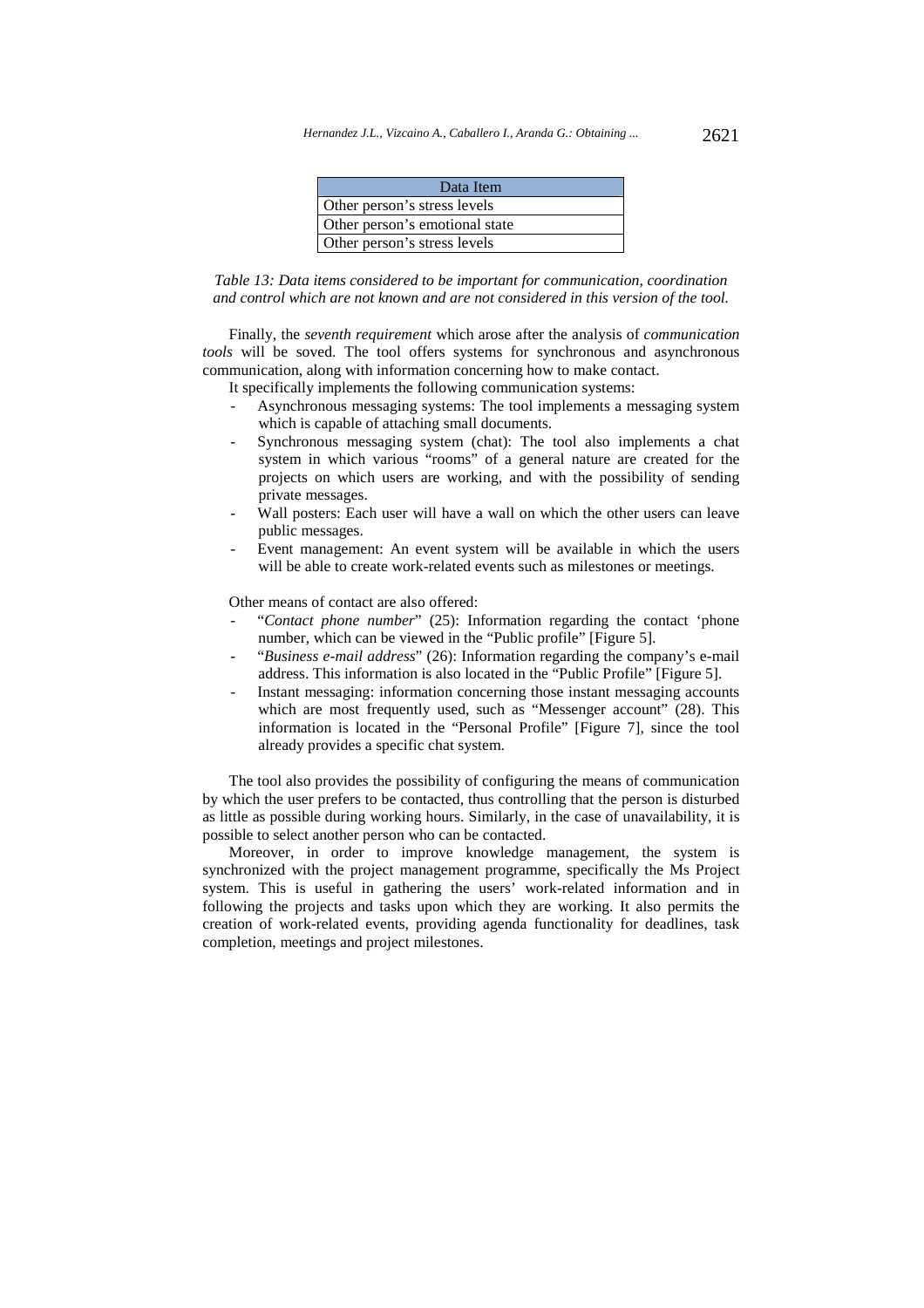### **5 Conclusions and Future Work**

This study has demonstrated that users who depend on their work functions have different information needs. The objective is for each user to have the necessary information about work colleagues. Achieving this could have positive repercussions on the communication, coordination and control processes of projects, and raise the level of confidence.

Certain data items appear in various requirements and are not offered in this version of the tool. Of these we can mention stress levels, emotional state and personality [see Table 13]. The means by which we intend to incorporate these characteristics are described as follows.

- "Other person's personality": One way in which to characterize the user's personality is through his/her use and interaction with the tool. To do interaction analyses in social networks will be used. Therefore, it is possible to discover how many friends that person has, the messages sent, the events created or the profiles created. It would thus be possible to gain insight into the user's personality (extrovert, shy, a leader …).
- "Other person's emotional state": The user's emotional state is more difficult to reflect. But the users could, for example, configure their state in their profiles by including emotions and phrases that reflect their emotional states.
- "*Other person's stress levels*": Psycho-physiological studies concerning the use of peripheral temperature to measure user stress exist with regard to user stress levels. [Ruvalcaba et al. 1998]. We are currently in contact with a group from the University of Cólima (Mexico), which is working in this area, in order to study the possibility of collaboration in this line.

Before concluding, it is important to note that the requirements obtained from this study may be also useful for companies or labs which are interested in developing tools to support DSD. Therefore, this study might be one step towards improving the current tools and reducing the distance between engineers' needs and the services that current tools offer.

#### **Acknowledgements**

This work has been funded by ORIGIN Integrated Project (Intelligent Global Innovative Organizations) (IDI-2010043 (1-5)) funded by the Center for Industrial Technological Development (CDTI) and the European Regional Development Fund (FEDER). This work has been funded too by the PEGASO/MAGO project (Ministerio de Ciencia e Innovación MICINN and Fondos FEDER, TIN2009-13718- C02-01). It is also supported by ENGLOBAS (PII2I09-0147-8235), funded by Consejería de Educación y Ciencia (Junta de Comunidades de Castilla-La Mancha).

We would like to thank those companies which took part in this survey, which include INDRA and Alhambra EIDOS.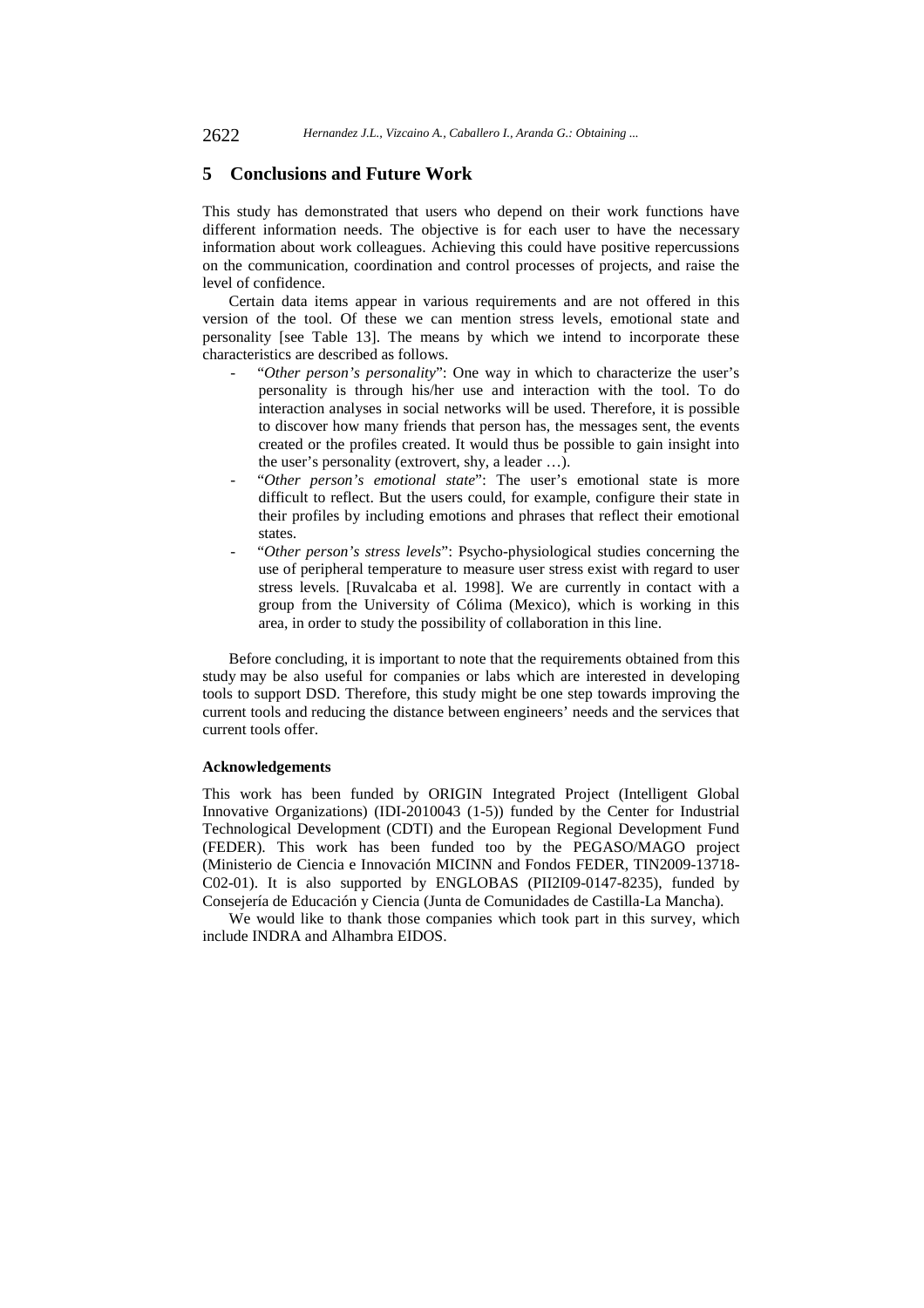### **References**

[Aranda et al. 2010] Aranda, G. N., Vizcaíno, A., Palacio, R. R. and Moran, A. L.: "*What Information Would You Like to Know about Your Co-worker? A Case Study";* (2010),

[Bos et al. 2002] Bos, N., Olson, J., Gergle, D., Olson, G. and Wright, Z.: "*Effects of four computer-mediated communications channels on trust development";* (2002). Proceedings of the SIGCHI conference on Human factors in computing systems: Changing our world, changing ourselves. Minneapolis, Minnesota, USA, ACM.

[Carmel (1999)] Carmel, E.: "*Global Software Teams: Collaborating Across Borders and Time Zones"* (1999), Prentice Hall.

[Conchuir 2010] Conchuir, E. O.: "*Global software development: a multiple-case study of the realisation of the benefits";* (2010), University of Limerick, Department of Computer Science & Information Systems.

[Conchúir et al. 2009] Conchúir, E. Ó., Ågerfalk, P. J., Olsson, H. H. and Fitzgerald, B. "*Global software development: where are the benefits?*" (2009) Commun. ACM 52(8): 127- 131.

[Corbitt et al. 2004] Corbitt, G., Gardiner, L. R. and Wright, L. K.: "*A Comparison of Team Developmental Stages, Trust and Performance for Virtual versus Face-to-Face Teams";* (2004),

[Danis 2000] Danis, C. M. "*Extending the concept of awareness to include static and dynamic person information*" (2000) SIGGROUP Bull. 21(3): 59-62.

[Espinosa 2004] Espinosa, J. A.: "*The Effect of Time Separation on Coordination Costs in Global Software Teams: A Dyad Model";* (2004),

[Jarvenpaa et al. 2004] Jarvenpaa, S. L., Shaw, T. R. and Staples, D. S. "*Toward Contextualized Theories of Trust: The Role of Trust in Global Virtual Teams*" (2004) Info. Sys. Research 15(3): 250-267.

[Oshri et al. 2007] Oshri, I., Kotlarsky, J. and Willcocks, L. P. "*Global software development: Exploring socialization and face-to-face meetings in distributed strategic projects*" (2007) The Journal of Strategic Information Systems 16(1): 25-49.

[Panteli and Tucker 2009] Panteli, N. and Tucker, R. "*Power and trust in global virtual teams*" (2009) Commun. ACM 52(12): 113-115.

[Rusman et al. 2010] Rusman, E., Van Bruggen, J., Sloep, P., Valcke, M. and Koper, R.: "*Can I trust you? - Personal profiling for a first impression of trustworthiness in virtual project teams";* (2010).

[Ruvalcaba et al. 1998] Ruvalcaba, S. P., Mascorro, G. E. and Trejo, B. D. "*Cambios en los Correlatos Psicofisiológicos de Temperatura Periférica a lo largo de 14 Talleres de Manejo de Estrés*" (1998) UNAM.

[Shachaf 2008] Shachaf, P. "*Cultural diversity and information and communication technology impacts on global virtual teams: An exploratory study*" (2008) Inf. Manage. 45(2): 131-142.

[Walther 2005] Walther, J. B.: "*The Rules of Virtual Groups"*. 38th Hawai International Conference on System Sciences, Hawai (2005),